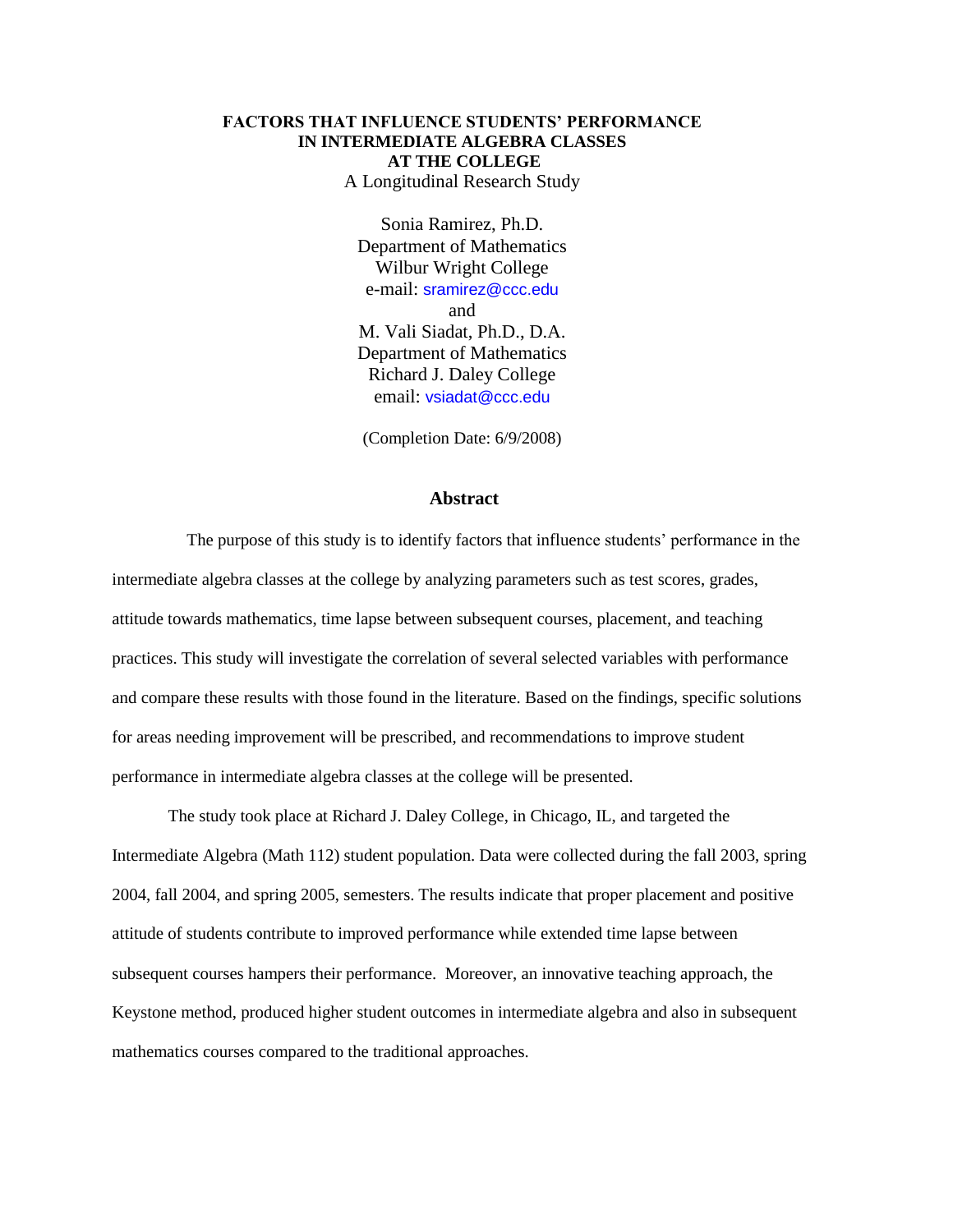### **Introduction**

Poor performance and lack of basic mathematical skills of students who start their mathematics study in developmental classes in colleges across the nation has long been a well known fact (Loveless, 2003; Mathematics Education Dialogues, 1999) and has contributed to a vast and growing demand for remedial mathematics education in colleges and universities in the country (U.S. Department of Education, 2008). Moreover, the job market is affected tremendously by the lack of basic skills of the potential employees, the recent graduates (Business Wire, 2000). Numerous studies have been conducted to treat this complex problem by analyzing factors such as assessment results, test scores, attitude towards mathematics, gender, placement, and teaching practices among other factors, and their correlation with performance.

The primary purpose of the research study presented in this paper is to determine some of the factors that influence students' performance in intermediate algebra classes at the college and to recommend follow-up actions to improve teaching and learning. The study will examine possible correlation between performance and factors such as final exam scores, attitude towards mathematics, placement test scores, time lapse between subsequent courses and teaching practices. In every case, the factors studied are measured appropriately and the results are compared with students' grades.

Results on attitude and placement will provide inputs to examine the retention and withdrawal rates for the intermediate algebra sections. Final exam score results will provide a clear spectrum of how the overall performance of the students is distributed during the period of study from fall 2003 to spring 2005. Time lapse between sequential classes is an issue that has not been analyzed in other studies, and it seems to be a factor in the low performance of non-traditional students. When discussing teaching practices, an innovative, assessment-based and learner-centered approach, the Keystone method, was chosen as a teaching technique in the experimental sections. The learner outcomes in the Keystone classes are then compared with those found in the traditional classes.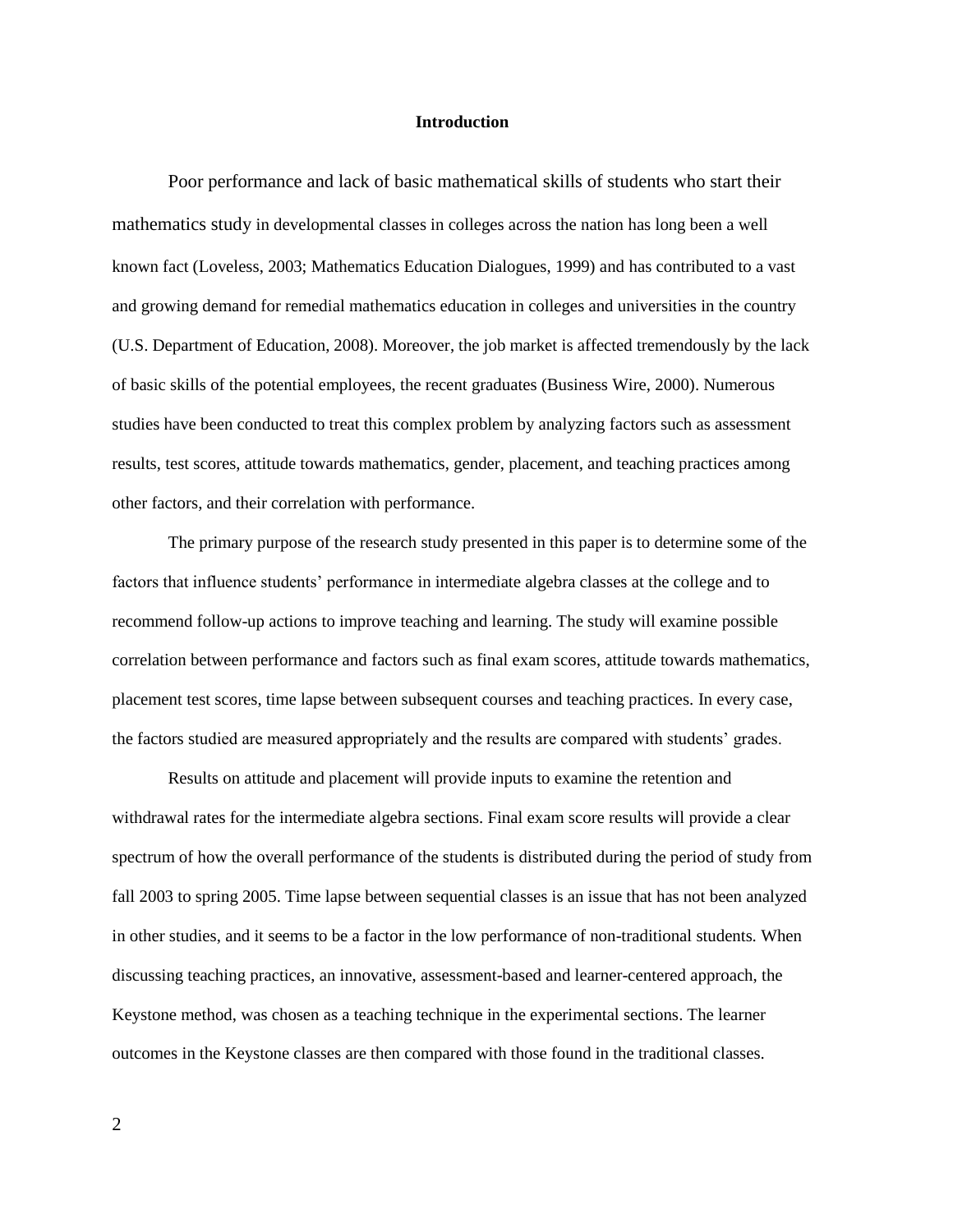This study may provide helpful data to several initiatives taken by the City Colleges of Chicago (CCC) in recent years aimed at improving student performance and retention in mathematics courses. The district started taking actions to improve the educational system across all campuses by developing a major project involving the Chicago Public Schools, local universities, CCC faculty and administrators. In 2004, CCC began a reform of its mathematics curriculum in conjunction with the Chicago Public Schools in order to align the corresponding curriculums and reduce considerable remedial instruction in the future.

A work in progress in this direction is the revision and re-structuring of student learning outcomes for the remedial classes. In particular, in the intermediate algebra classes the learning outcomes have been classified in two categories: instrumental skills (lower level cognition) and relational skills (higher level cognition). These categories measure the cognitive knowledge of the students in the corresponding branches. To measure the actual cognitive knowledge of the students at CCC an instrumental- relational skill test was given at five of the seven colleges. In this diagnostic test it was found that the relational items are more difficult for most CCC students compared with the instrumental ones (McCoy, 2005). Daley college students, however, taught under the Keystone methodology, outperformed the other campuses in the district by attaining the highest mean and median scores and the lowest standard deviation on this test (McCoy, 2005). The CCC district office has also performed studies about transition and retention from pre-credit and remedial mathematics courses to college level mathematics courses (Office of Research and Evaluation, 2005). For the period between spring 2002 and fall 2004 at Daley College, it was found that 42% of the students successfully transitioned from pre-credit or remedial math courses to college level math courses earning a C grade or better.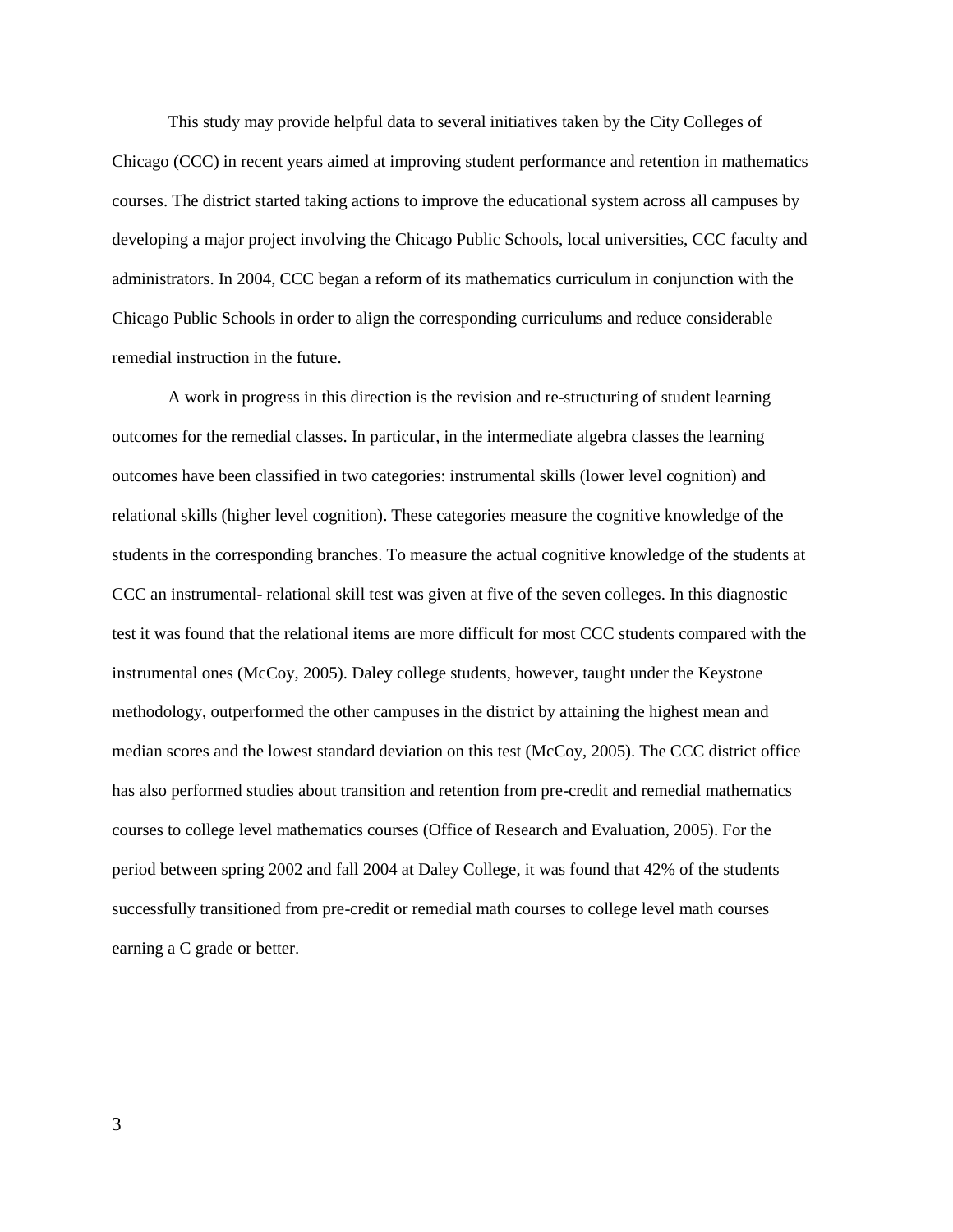## **Review of the Literature**

## *Attitude Towards Mathematics*

Several studies in the past 30 years have explored the relation between attitude towards mathematics (ATM) and achievement in mathematics (AIM). Most studies show a positive correlation between these two factors, but some indicate the need for more data to support that claim. Neale (1969) defined ATM as "a liking or disliking of mathematics, a tendency to engage in or avoid mathematical activities, a belief that one is good or bad at mathematics, and a belief that mathematics is either useful or useless." As Suydam and Weaver (1975) point out, teachers and other mathematics educators often assume a strong relation between ATM and AIM, believing that students perform better in mathematics when they like mathematics, and therefore "continual attention should be directed towards creating, developing, maintaining and reinforcing positive attitudes." Some researchers have found only a weak correlation (around 0.20) between ATM and AIM (Abrego, 1966; Deighan, 1971; Robinson, 1975). But other studies point to the opposite conclusion. Enemark and Wise (1981) showed that "the attitudinal variables are significant indicators of math achievement" and "a few of the attitudinal variables also showed strong relationships with math achievement even after background and academic orientation variables are controlled." Steinkamp (1982) showed that among several variables determining AIM, ATM was the most important. The correlations found by these studies are above 0.40, and are supported by the findings of other researchers (Kloosterman, 1991; Minato, 1983). Studies conducted at our college in the summer of 2003 also support a strong relationship between ATM and AIM: 24% of the students with negative ATM in pre-credit math (Math 100) and 36% of the students with negative ATM in college credit math (Math135) passed their classes (Internal Report of the Mathematics Department, 2003).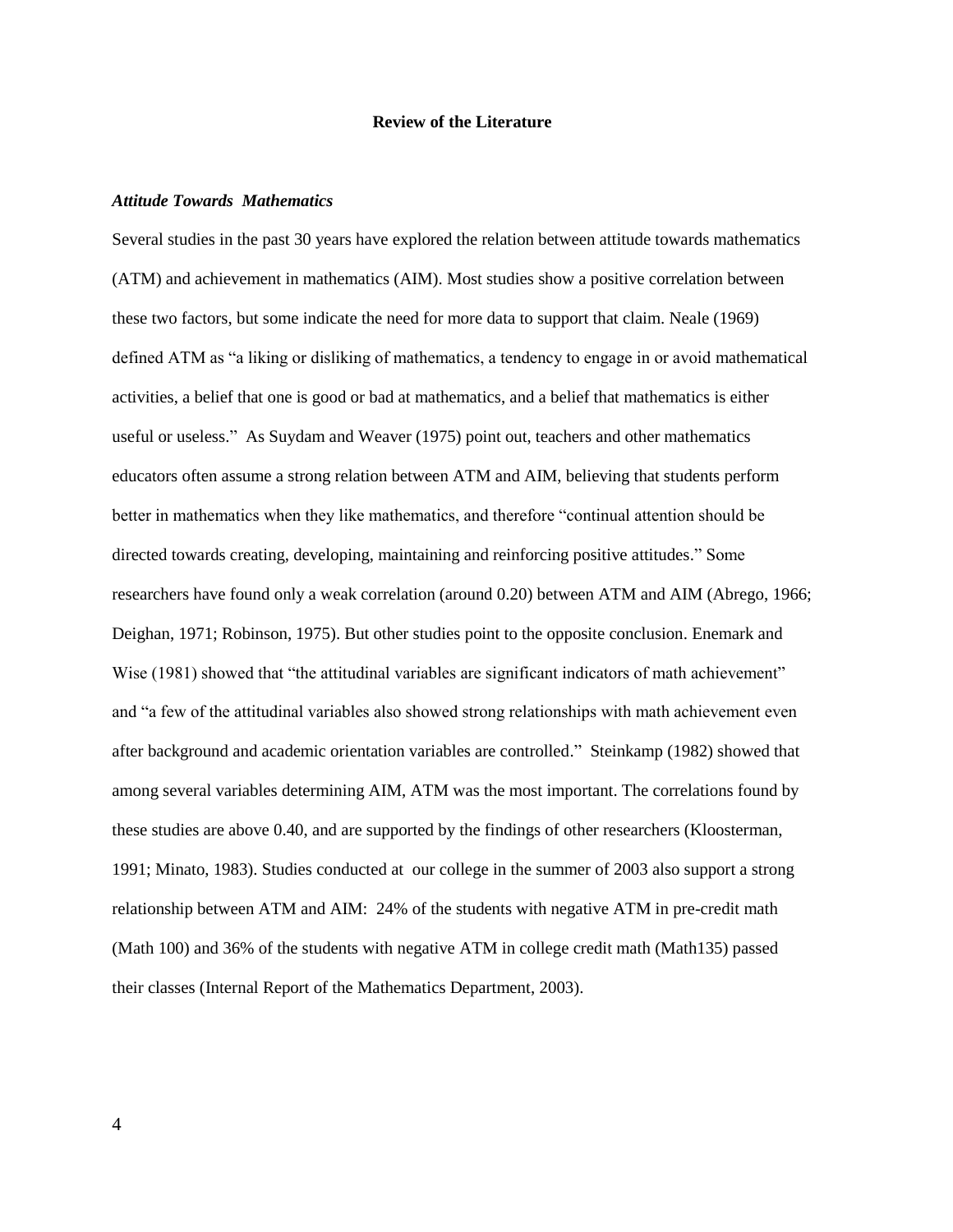## *Placement Tests*

A number of studies have shown that placing students in the appropriate mathematics level is a very important factor for retention and performance. Community colleges across the nation use standardized tests such as ACT and SAT to assess the student's math skills at entry. However, some researchers doubt that standardized tests or placement tests alone are enough to determine student entry level. Studies conducted by Bridgeman and Wendler (1989) showed a very weak correlation between SAT scores and grades obtained by freshman students from ten different colleges. Odell and Schumacher (1995) found that the SAT test combined with a placement test produces a better correlation.

Two driving forces have emerged to deal with the math placement test issue, the first one supported by those who are against testing. It is reflected in the study conducted by Glaser and Silver (1994), where placement tests are defined as "attempts to measure human abilities prior to a course of instruction so that individuals can be appropriately placed, diagnosed, certified, included or excluded." The authors believe that placement tests may be used as a medium to inhibit people from obtaining a higher education by becoming an obstacle to their goals. Kingan and Alfred (1994) argue that assigning people to ability groups, commonly known as "tracking," may increase inequities rather that reduce them. In addition, students in remedial classes may feel underestimated with respect to their peers, something that can lead them to withdrawal. Oakes et al. (1992) found that students in the low-track usually receive less instruction, less homework, and more routine skill activities than high-thinking activities compared with those who are in the high-tracks. This is in light of the fact that support services are available to all students.

The second driving force, supported by those who are in favor of testing in conjunction with other measures to place students, is reflected in the studies conducted by Morante (1989) and Truman (1992) who maintain that placement tests must be aligned with curriculum content to improve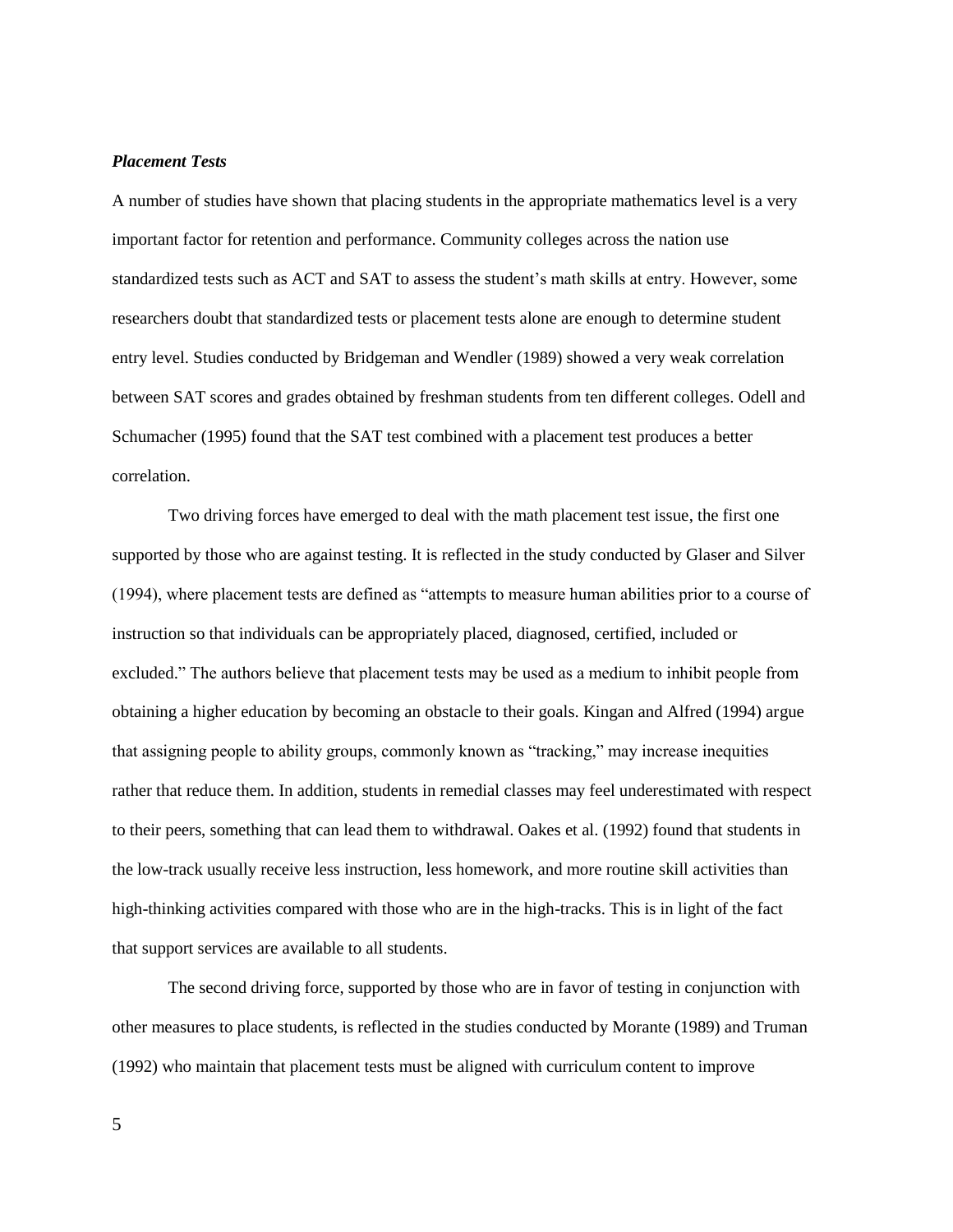predictability. Bridgeman and Wendler (1991) state that many other factors must be considered when placing students besides non-cognitive or psychosocial factors. Ting and Robinson (1998) consider factors such as self-confidence, commitment, attendance, gender, ethnic background, age, teacher's attitudes, and mode of instruction, among others, as important variables of study.

## *Time Lapse Between Courses*

The relation between time lapse between subsequent mathematics courses and performance is another subject considered in this study. There is no known literature on this subject, but as the study will show, it may be an important variable in determining students' performance. In our study we focus on the time lapse between completion of elementary algebra classes (Math 110) and enrollment in intermediate algebra classes (Math 112).

## *Test Scores and Grades*

Studies have shown that test score results and grades should be correlated if they are to measure accurately a student's proficiency in a subject (Guskey, 1994). Conley (2000) found a direct correlation between average score and letter grade: higher grades imply higher proficiency scores. However, Ornstein (1994) states that more specifications and analysis are involved in the grading process so it's likely that subjectivity will bias the results. Conley (2000) found a lack of correlation between teacher grading systems and student proficiency scores. In the new era of assessment practices, teachers are still in the learning state of integrating those practices with the traditional grading system (Seeley, 1994). In addition, grade inflation has been an issue in many educational institutions where test scores and grades are far apart (Gose, 1997; Ziomek & Svec, 1995). Conley (2000) showed in his study that grade inflation is a real problem; he found that among the students that earned A's in high school, a considerable number did not satisfy the minimum criteria score for college admission.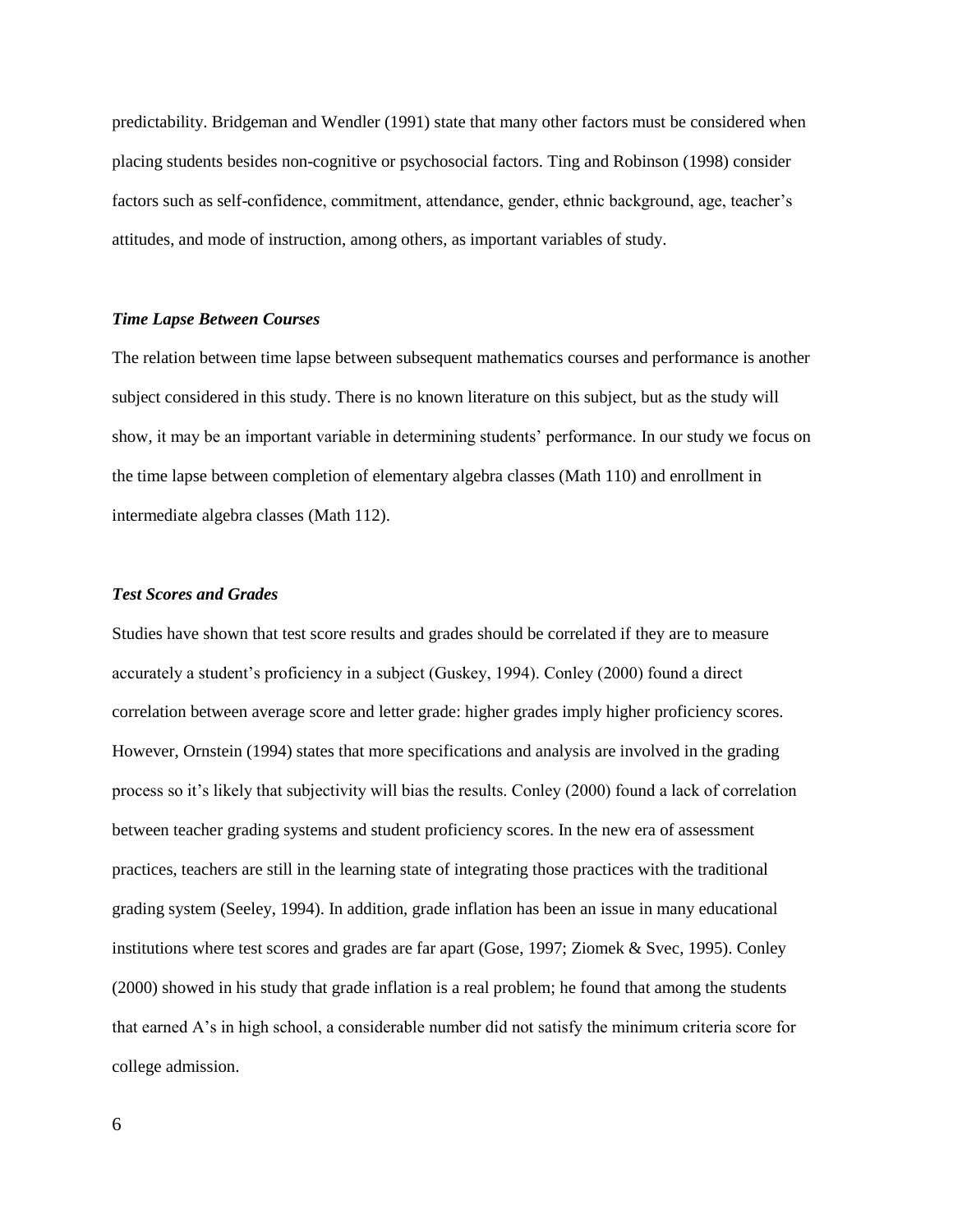### *Teaching Practice (Keystone Method)*

Remedial mathematics education is a major problem in U.S colleges and universities. The "Keystone method" was designed to address the needs of students enrolled in remedial/developmental mathematics courses by targeting the factors that inhibit student learning such as short attention span, inadequate attention to assigned homework, short time horizons, poor attendance and low self-esteem, among others (Siadat, et al., 1997, 2000, 2001). In this method the students' learning are assessed daily by homework-based, time- restricted quizzes. Research has shown that frequent testing has important educational benefits for the learner since it encourages regular study habits and reduces test anxiety (Dempster, 1992; Mawhinney, et al., 1971). The quizzes are cumulative and cover the material from the beginning of the course. Research has also shown the cumulative testing consolidates student learning (Dempster, 1992). Immediate feedback and re-teaching techniques are used until students achieve mastery. In addition, peer tutoring and cooperative group activity are used when the standard deviation of tests scores exceed 25%. Studies have shown that this practice produces positive results not only on student performance in remedial classes but also on persistence of students to enroll in other mathematics classes or classes of other disciplines at the college (Siadat, Musial  $\&$  Sagher, 2008). In this study we applied the Keystone method in the experimental classes and compared the student outcomes to those in the traditional classes.

#### **Research Design**

This study was conducted at Richard J. Daley College and targeted the intermediate algebra student population. Data were collected during the fall 2003, spring 2004, fall 2004, and spring 2005 semesters. A typical student in these classes satisfied one of the following conditions: passed elementary algebra (Math 110), took the placement test, transferred from another institution, or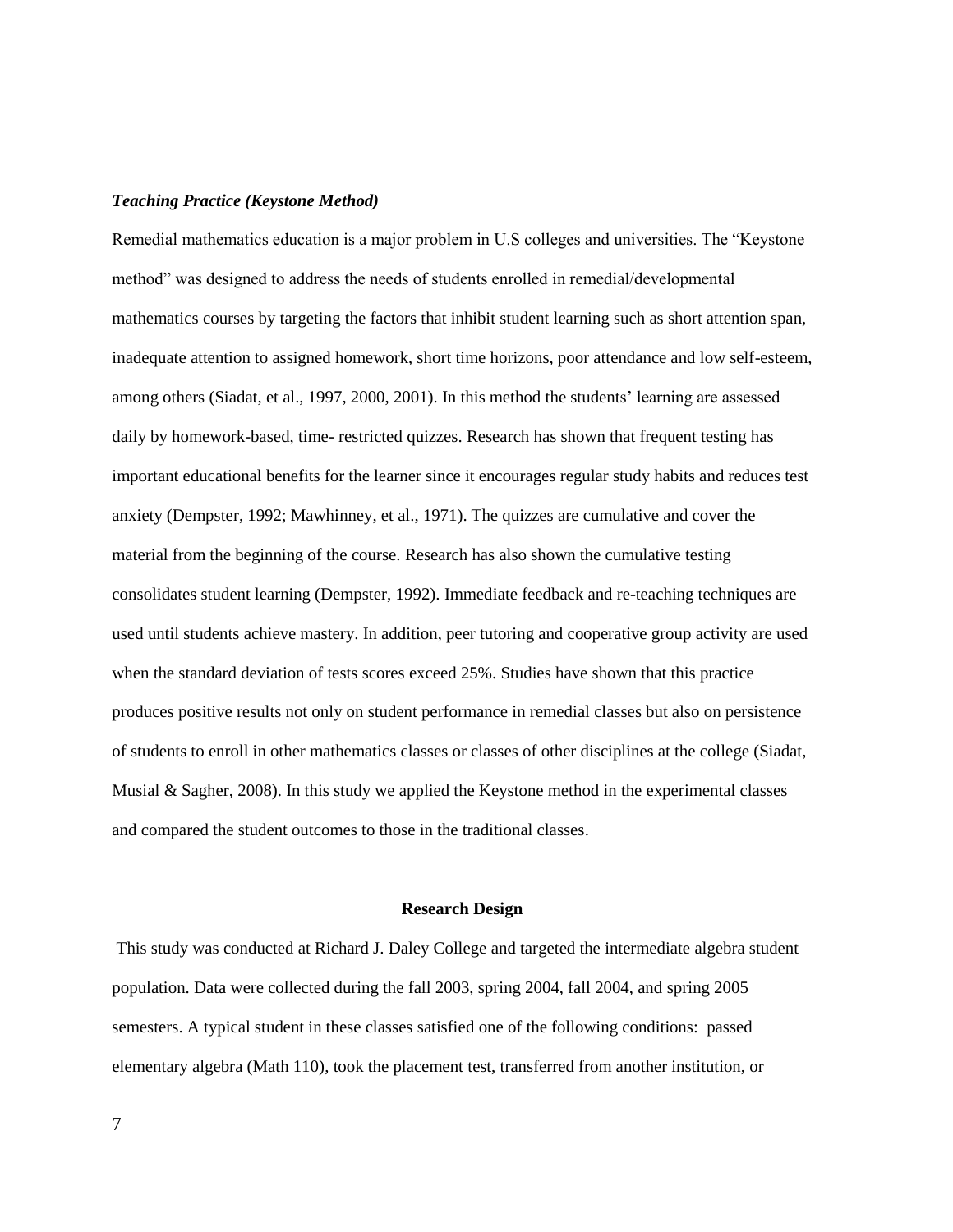received the consent of math chairperson. Very few students transferred from another institution or got the approval of the department chair. Therefore the bulk of students who enrolled in intermediate algebra classes either passed the pre-requisite elementary algebra course, or were placed into intermediate algebra by the Compass placement test. In addition, all students were randomly assigned to these classes. In this report the student and instructor identities as well as their respective classes were kept confidential. All sections in a single semester were grouped into experimental or traditional categories, for research purposes.

The parameters considered in the study were attitudes towards mathematics (positive, neutral, and negative) with scale 1, 0 and –1 respectively; grades (A-D, and F) with scale 4, 3, 2, 1, and 0 respectively; final exam scores with scale (0-50); Compass scores with scale (0-100); time lapse between taking elementary and intermediate algebra courses, with scale (0-8); and teaching practices, Keystone and none-Keystone (traditional) methods. Parameters to be compared were: Attitudes towards mathematics and grades; placement test & grades; time lapse between subsequent courses and success rates; final exam scores and grades; Keystone, non-Keystone classes & general performance.

To have a clear comparison of the parameters involved, two approaches were applied, the first one using graphical representation of the results in the form of charts. The second approach was performing statistical analysis to calculate the correlations between the corresponding parameters, presented in tables.

To obtain the corresponding data, it was necessary to involve the Office of Research and Evaluation of our district office. This office provided electronic files about grades and placement for the intermediate algebra (Math 112) sections, grades for the elementary algebra (Math 110) sections, and grades for subsequent college credit math courses (Math 118, 125 and 140). The Admissions Office at the college provided paper data about grades of the intermediate algebra sections and grades for subsequent math classes for the spring semester 2005. The Mathematics Department provided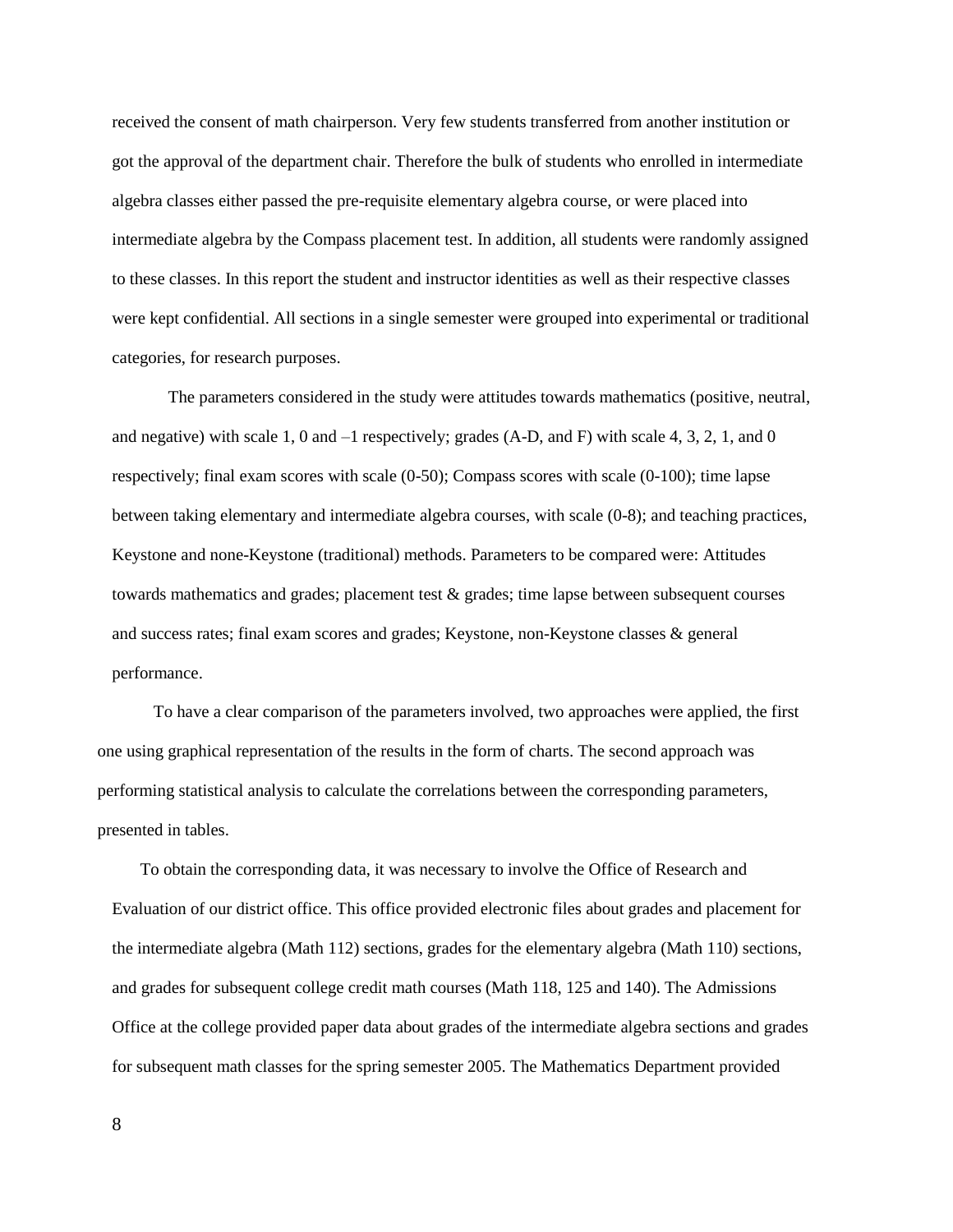paper data about the final exam scores and the attitude surveys. All data collected were analyzed through Excel and data management programming, and statistical theory (Freedman, et al., 1998).

## **Findings**

This section presents the analysis of the data collected and summary of the results obtained along the period of study, 2003-2005.

## *Attitude Towards Mathematics*

Student survey questionnaires were distributed during the fall 2003, spring 2004, fall 2004, and spring 2005 semesters. A total,  $N = 816$ , of student responses were collected. The survey question was the attitude of students towards mathematics. The responses were categorical and comprised positive, negative or neutral answers. Figure 1 below shows that 55% of the total student population surveyed had a positive attitude towards math (ATM), 35% had a neutral ATM, and 10% had a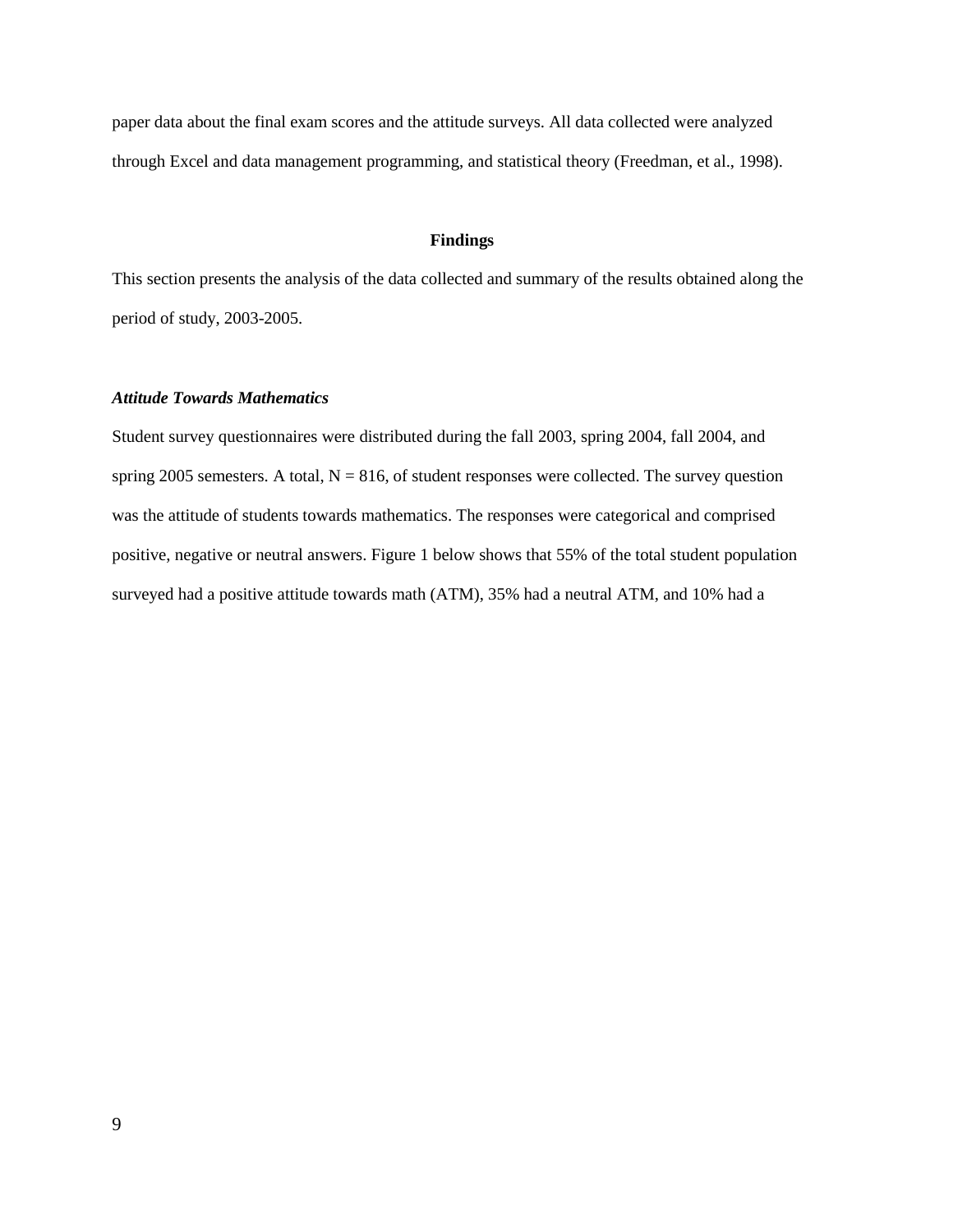

**Intermediate Algebra Student Attitude Survey Results for Fall 2003-Spring 2005**



Figure 2 illustrates how negative attitude and performance are related. Only 29.4% of the students with negative attitude succeeded in their classes with a grade of C or better. The graph also shows that almost 35.9% of the students with negative attitude withdrew from their classes.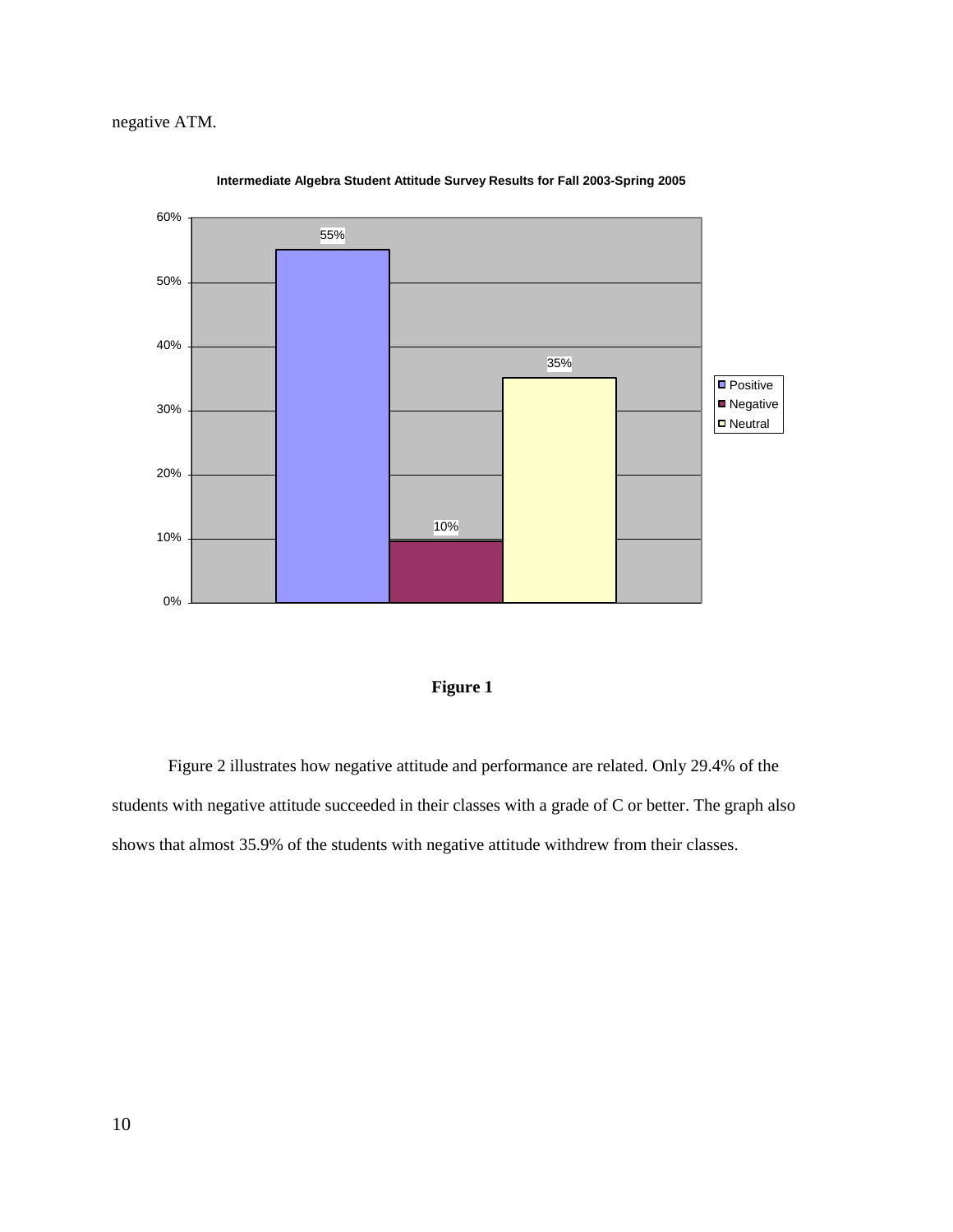

# **Fall 2003-Spring 2005**

**Figure 2**

The survey results presented in Figure 3 reveal how positive attitude and performance are related. Of the students with a positive attitude, 46.7% succeeded in their classes with a grade of C or better. The graph also shows that almost 21.1% of the students with a positive attitude withdrew from their classes. Comparing Figures 2 and 3, it can be observed that there is an increase of 17.3% in passing rates and 14.8% decrease in withdrawal rates between students with a positive attitude and students with a negative attitude towards mathematics.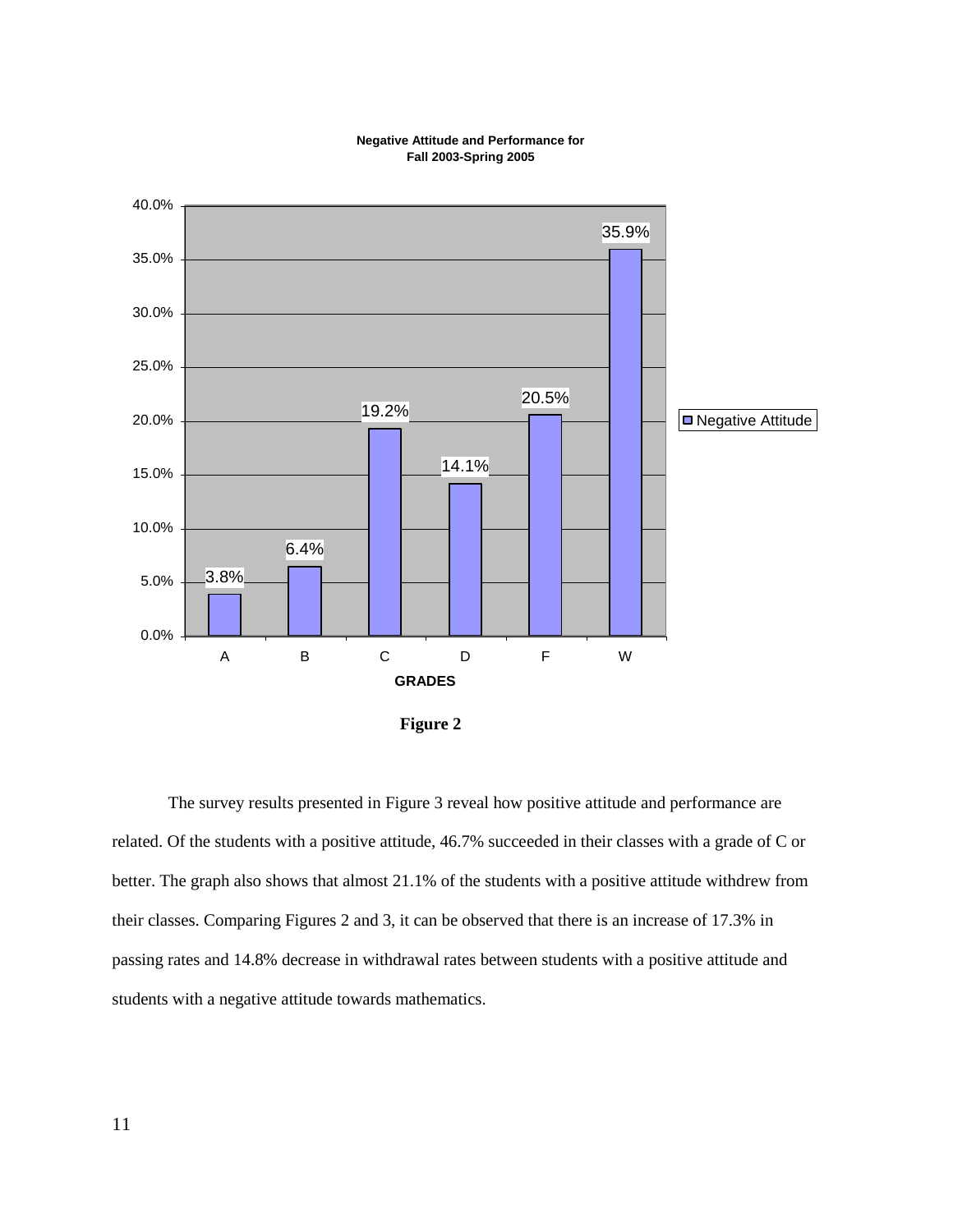

# **Fall 2003-Spring 2005**

 **Figure 3**

Table 1 summarizes the frequencies of the grades with respect to the different ATM's. As is seen there was a positive, but weak correlation,  $r = 0.14$ , between ATM and grades. This is in line with the other findings in the literature and simply states that ATM is a factor among others (ability, effort, teaching, etc.) which influence students' performance.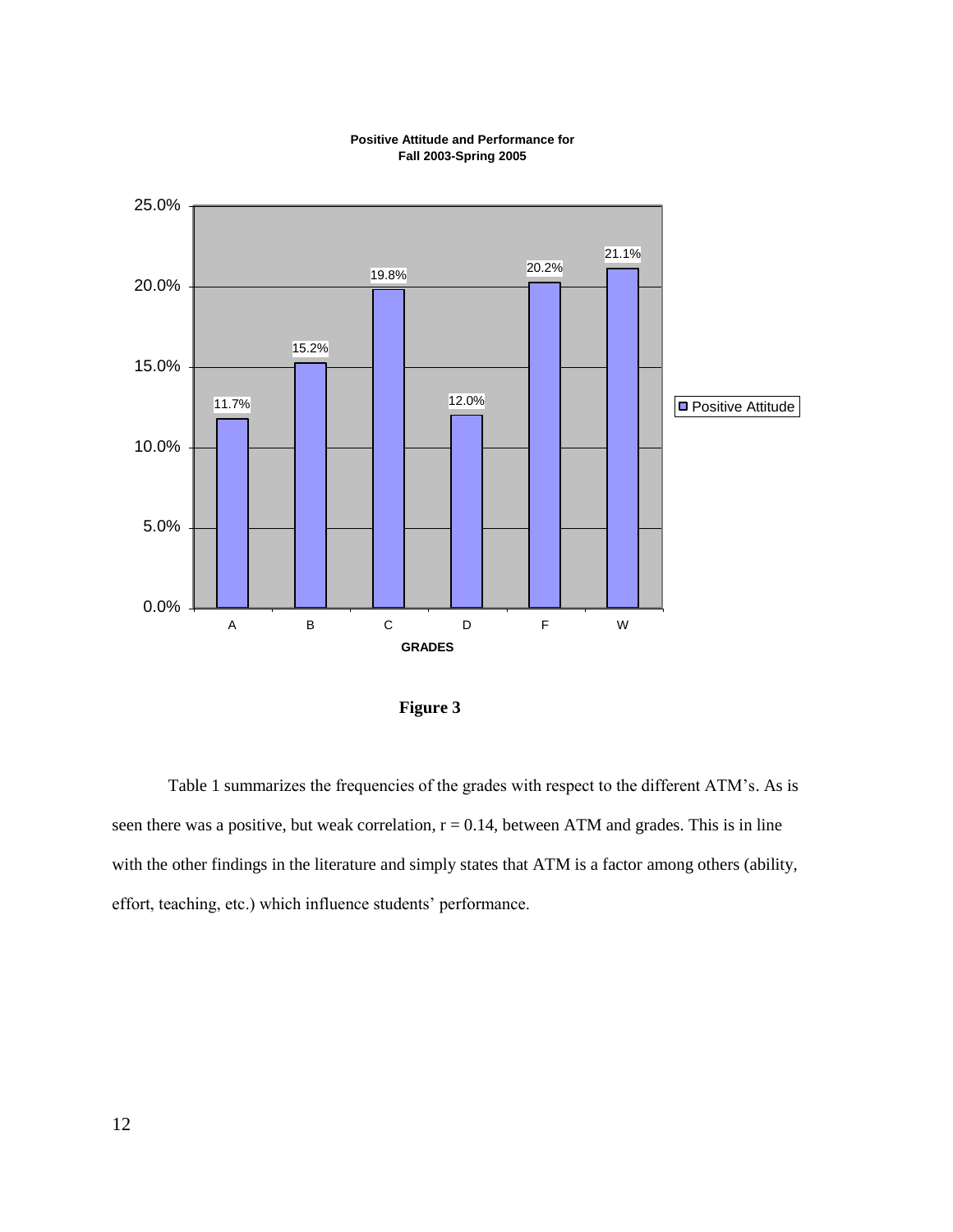|                 |                         |                  | <b>Correlation</b> |
|-----------------|-------------------------|------------------|--------------------|
| <b>ATM</b>      | <b>Grades</b>           | <b>Frequency</b> | Coefficient        |
|                 | $\mathbf A$             | 54               |                    |
|                 | B                       | 70               |                    |
| <b>Positive</b> | $\mathbf C$             | 91               |                    |
|                 | $\bf{D}$                | 55               |                    |
|                 | F                       | 93               |                    |
|                 | W                       | 97               |                    |
|                 | $\mathbf A$             | 10               |                    |
|                 | $\bf{B}$                | 35               |                    |
| <b>Neutral</b>  | $\overline{\mathbf{C}}$ | 61               | $r = 0.14$         |
|                 | $\mathbf D$             | 27               |                    |
|                 | F                       | 68               |                    |
|                 | W                       | 80               |                    |
|                 | $\mathbf A$             | 3                |                    |
|                 | B                       | 5                |                    |
| <b>Negative</b> | $\overline{\mathbf{C}}$ | 13               |                    |
|                 | $\mathbf D$             | 11               |                    |
|                 | F                       | 16               |                    |
|                 | W                       | 27               |                    |
|                 | <b>Total</b>            | 816              |                    |

# **Correlation Between ATM and Grades**

# **Table 1**

# *Placement*

Figure 4 below displays the performance of  $(N= 457)$  intermediate algebra students who were enrolled in the course through the Compass test from fall 2003 to spring 2005. This group comprised all students who had scored at least 29 points on the Compass test. The data was obtained from the Office of Research and Evaluation (2005).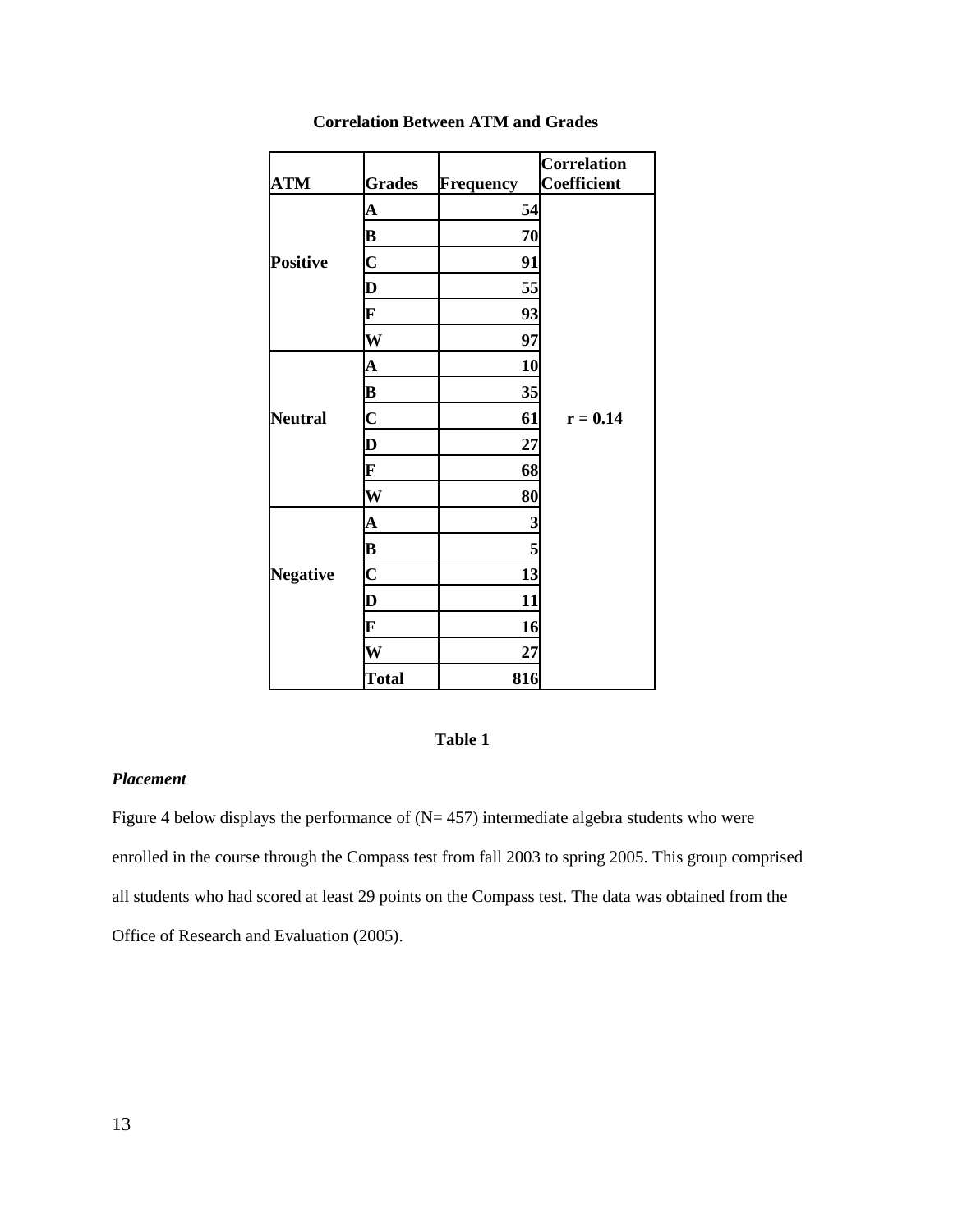**Compass Test Results and Grades for Fall 2003- Spring 2005**



## **Figure 4**

As the chart clearly shows, of the 457 students who were placed in intermediate algebra classes through Compass, 20% dropped the course, with another 31% not earning a passing grade. Thus, 51% of students failed to perform successfully - too high a percentage of student potential to disregard. Additionally, Table 2 below displays a weak correlation,  $r = 0.16$ , between placement test scores and grades indicating that strong/weak placement scores do not necessarily translate into strong/weak course grades.

| <b>Grades</b>           | Frequency | <b>Correlation</b><br>Coefficient |
|-------------------------|-----------|-----------------------------------|
| A                       | 67        |                                   |
| $\overline{\mathbf{B}}$ | 91        |                                   |
| $\overline{\mathbf{C}}$ | 66        | $r = 0.16$                        |
| $\bf{D}$                | 42        |                                   |
| F                       | 101       |                                   |
|                         | 90        |                                   |
| <b>Total</b>            | 457       |                                   |

**Correlation Between Placement Test Scores and Grades**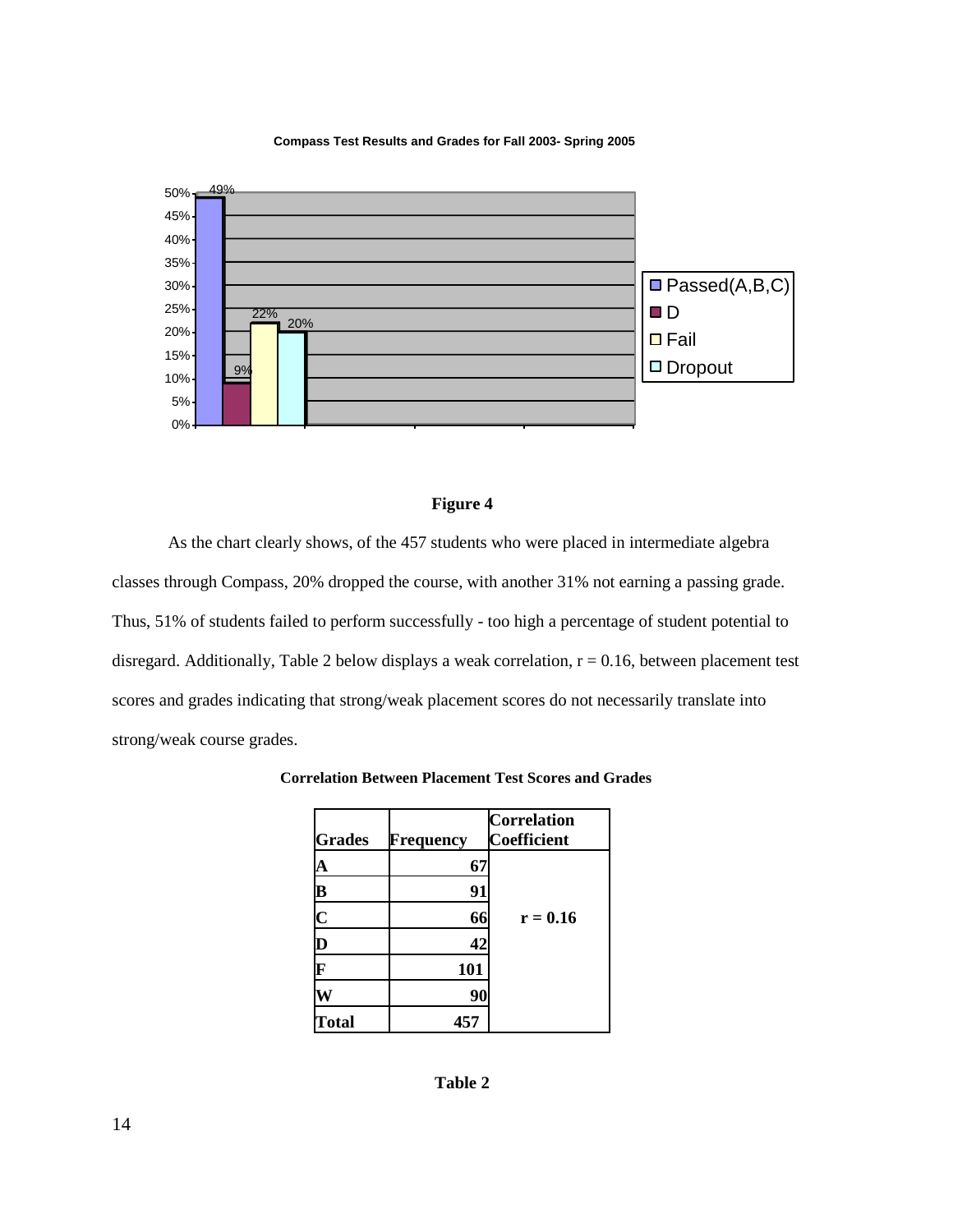## *Time Lapse Between Courses*

The time lapse between taking elementary algebra (Math 110) and intermediate algebra (Math 112) was measured by semesters. The smallest gap was zero semester between the courses and the biggest gap considered was eight semesters. Figure 5 below presents the gap in semesters and shows the percentages of students ( $N = 747$ ) failing or dropping their classes for each semester. The data was obtained from the Office of Research and Evaluations (2005).



Gap Period Between Elementary and Intermediate Algebra and Failure Rates

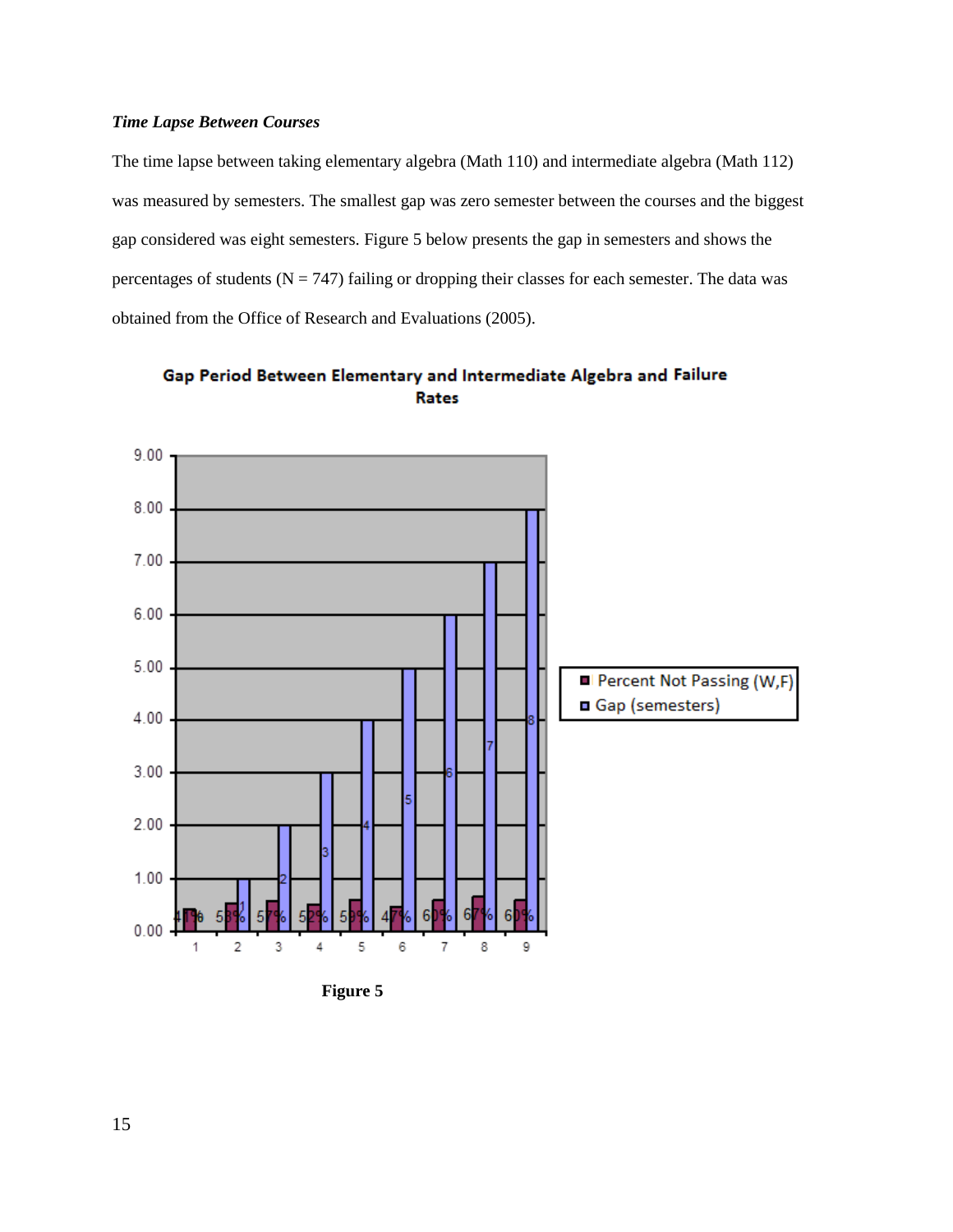Figure 5 clearly delineates the inverse relation between the time lapse, in semesters, and performance of students in intermediate algebra classes. As is seen, with a few exceptions, the longer the waiting gap, the smaller is the likelihood of success.

To find the correlation between semester gaps and the course grades, the sample size was reduced to  $N = 526$  students to exclude those students who didn't get a grade in the course (students who dropped their classes). Table 3 supports the observations made in Figure 5; it reveals a rather strong negative correlation,  $r = -0.52$ , between average course grades and semester gaps.

| Gap               | Average | <b>Correlation</b><br>Coefficient |
|-------------------|---------|-----------------------------------|
|                   | 1.33121 |                                   |
|                   | 1.06154 |                                   |
| 2                 | 0.89109 |                                   |
| 3                 | 1.09091 |                                   |
|                   | 0.84615 | $r = -0.52$                       |
| 5                 | 1.18750 |                                   |
| 6                 | 1.13333 |                                   |
| 7                 | 0.88889 |                                   |
| 8                 | 0.80000 |                                   |
| <b>Population</b> | 526     |                                   |

 **Correlation Between Average Course Grades and Semester Gaps**

#### **Table 3**

## *Test Scores and Grades*

Next we display the results found on the final exam scores of students during the study. This exam was departmental, common to all sections, and consisted of 50 questions, two points each, for a total 100 points. There were a total of  $N = 681$  students who took this exam. Figure 6 below shows that the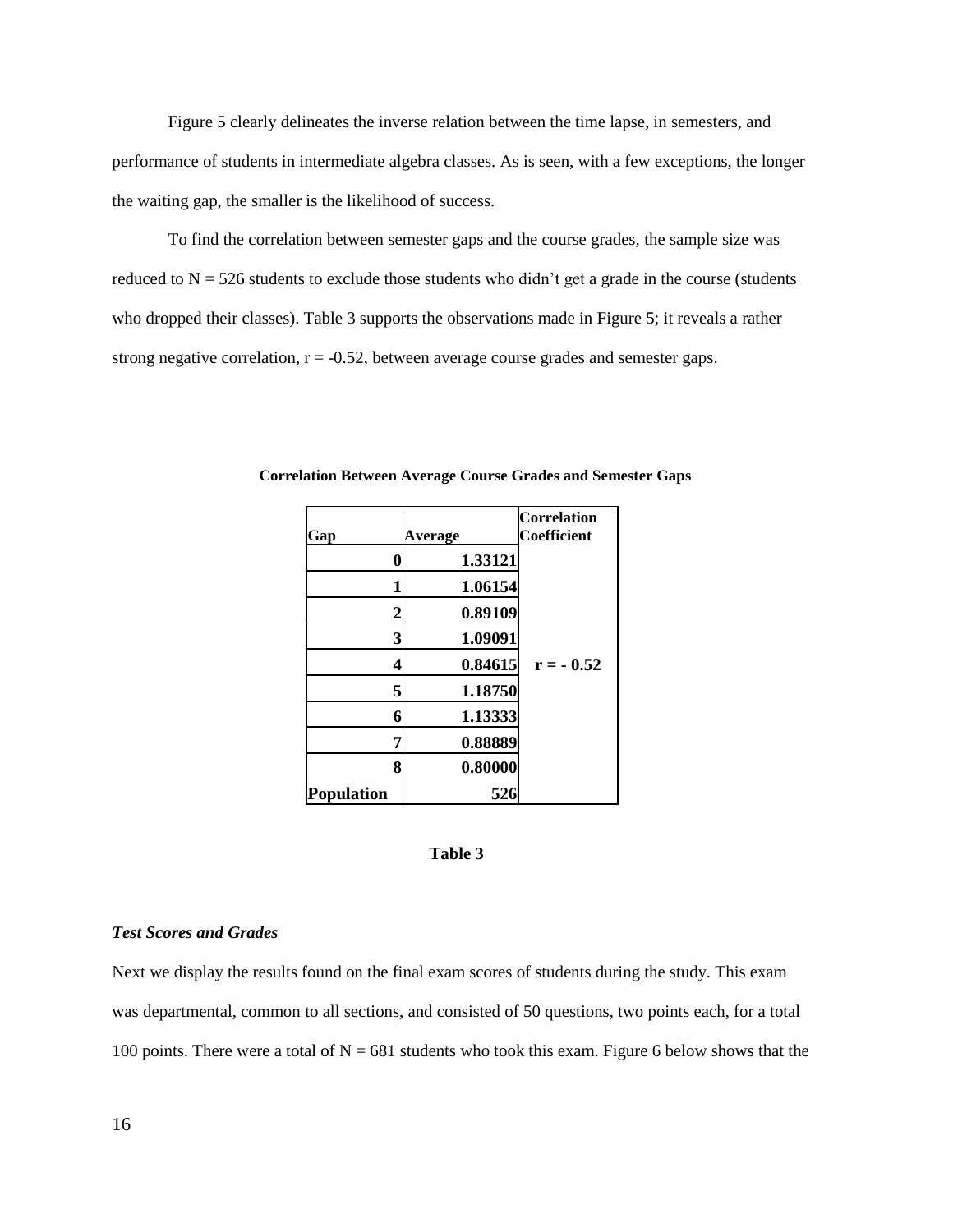overall average on the final exam was 58.8%. The best final score, 61%, was obtained during the last semester of study.



**Intermediate Algebra Final Exam Results for Fall 2003-Spring 2005**



In Table 4, frequencies of grades and also correlation of grades with students' final exam scores are presented. A strong correlation,  $r = 0.76$ , found between final scores and course grades, implies that students who performed well on the final exam also performed well in the course.

| <b>Grades</b> | <b>Frequency</b> | <b>Correlation</b><br><b>Coefficient</b> |
|---------------|------------------|------------------------------------------|
|               | 78               |                                          |
| В             | 151              |                                          |
| Ć             | 213              | $r = 0.76$                               |
| v             | 128              |                                          |
|               | 111              |                                          |
| <b>Total</b>  |                  |                                          |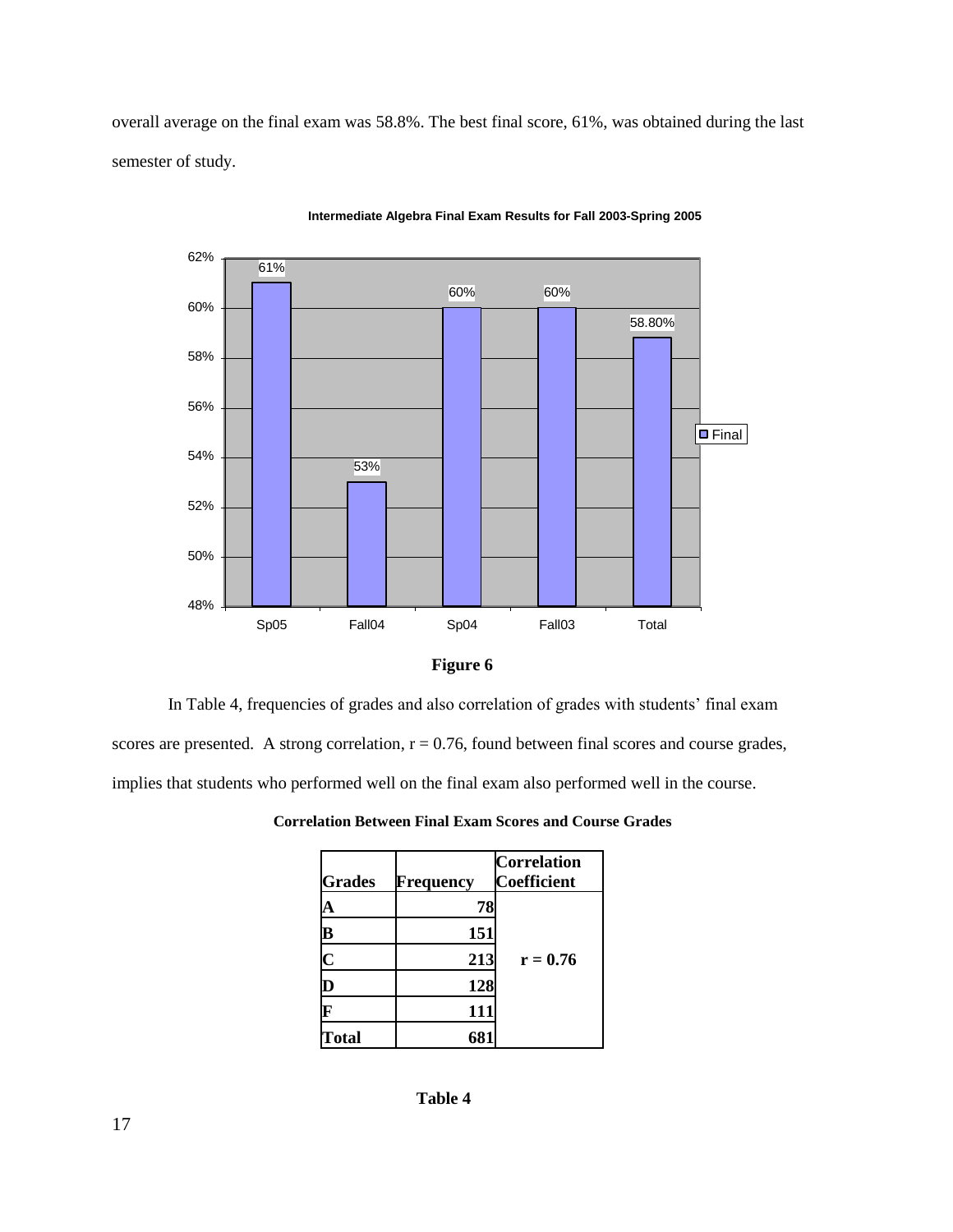## *Teaching Practices*

We now present the results of the sections called "Traditional Intermediate Algebra Classes." These are the sections that did not implement the "Keystone approach." The sections that belong to this category were evaluated based on midterm and final exams. However, some instructors considered homework, quizzes or additional tests as part of the students' grades. The frequency of the extra assignments and the methodology used to teach these classes were unknown. The total student population for this category who took the final exam was  $N = 397$  students. Figure 7 below shows that the overall average for the common final exam was 55% during the two years of collecting data.







A comparison of Figure 6 and Figure 7 shows that traditional classes performed below the Math Department averages in all semesters. However, the analysis presented in Table 5 suggests a strong correlation,  $r = 0.74$ , between final exam scores and final grades obtained in the course.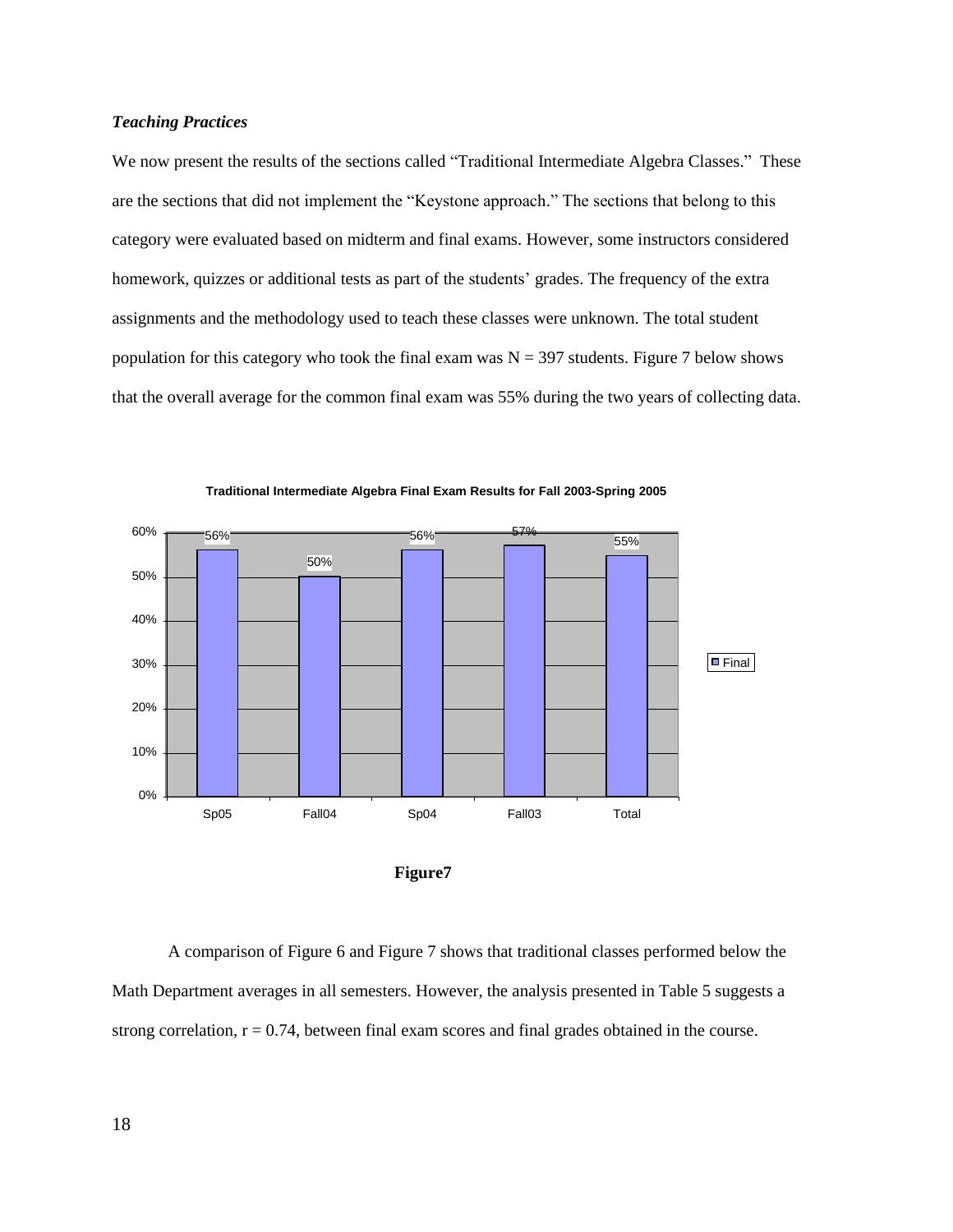| <b>Grades</b>           | Frequency | <b>Correlation</b><br>Coefficient |
|-------------------------|-----------|-----------------------------------|
| А                       | 39        |                                   |
| $\overline{\mathbf{B}}$ | 83        |                                   |
| $\overline{\mathbf{C}}$ | 115       | $r = 0.74$                        |
| D                       | 91        |                                   |
| F                       | 69        |                                   |
| <b>Total</b>            | 397       |                                   |

## **Correlation Between Final Exam Scores and Course Grades in Traditional Classes**

# **Table 5**

Figure 8 presents the dropout and pass rates for all intermediate algebra traditional classes during the period of study (2003-2005). As is shown, the overall dropout rate was 27% while the pass rate (C or higher grade) was 53%.



**Traditional Intermediate Algebra Dropout and Pass Rates for Fall 2003-Spring2005**

**Figure 8**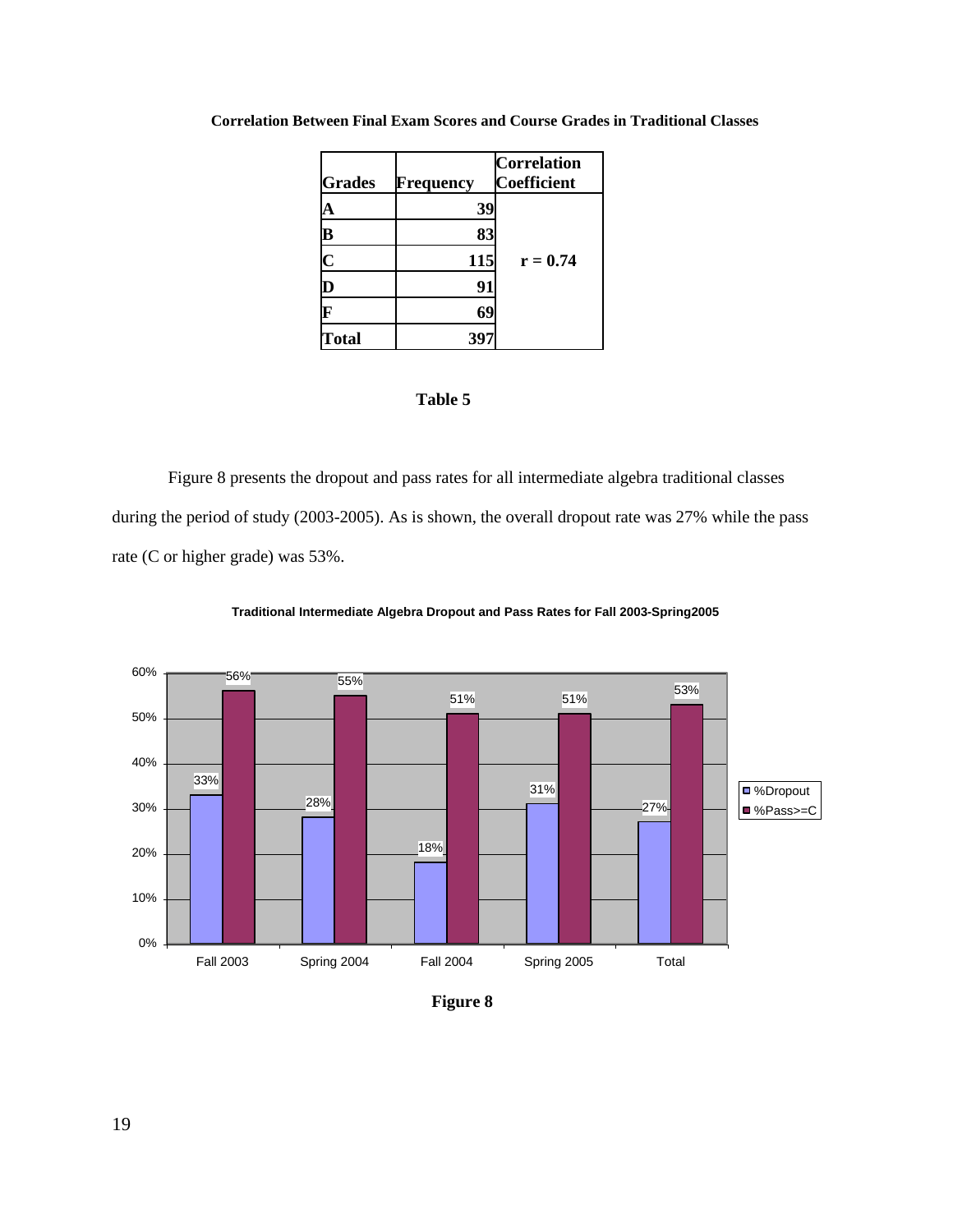Figure 9 presents the success rates (C or higher grades) for the students in traditional classes when they transitioned from intermediate algebra to college credit math courses. As is seen, the success rate was 62% for Math 118 (general education math), 65% for Math 125 (introductory statistics), and 45% for Math 140 (college algebra).







Next, we present the findings of the sections titled the "Keystone Classes." There were a total of  $N = 284$  students enrolled in these classes for the period of study who took the common final exam. The students in these sections were evaluated at every class meeting through cumulative quizzes which were time-restricted and followed by immediate feedback. Subsequently, statistical and item analysis of the quizzes were performed, difficult topics were re-taught and troublesome questions were repeated until a 70% level of mastery was achieved in each class. Keystone classes also received the common departmental midterm and final exams, as did all the traditional sections.

Figure 10 presents the final exam results for the Keystone intermediate algebra sections for the period 2003-2005. Comparing Figure 7 to Figure 10 shows that the Keystone classes, with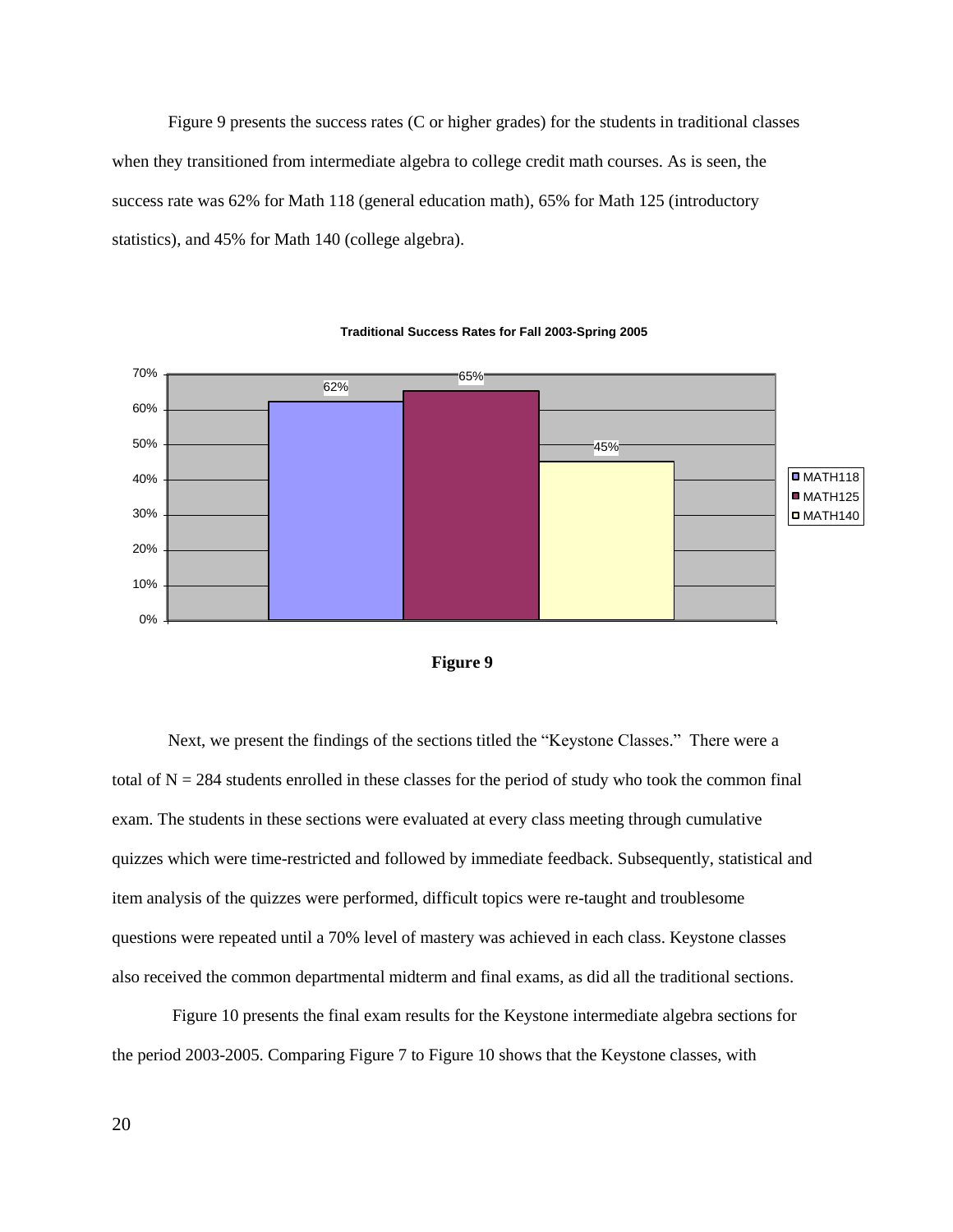67.75% overall average, had outperformed the traditional classes with 55% overall average, by about 13%--more than one letter grade.



**Keystone Intermediate Algebra Final Exam Results for Fall 2003-Spring 2005**

In Table 6 frequencies of grades and correlation between final exam scores and student grades in Keystone classes are presented. As is seen there was a strong correlation,  $r = 0.85$ , between final scores and grades in these classes.

| <b>Correlation Between Final Exam Scores</b> |
|----------------------------------------------|
| and Course Grades in Keystone Classes        |

| <b>Grades</b> | <b>Frequency</b> | <b>Correlation</b><br><b>Coefficient</b> |
|---------------|------------------|------------------------------------------|
|               | 39               |                                          |
| B             | 68               |                                          |
| C             | 98               | $r = 0.85$                               |
| ID            | 37               |                                          |
|               | 42               |                                          |
| Total         | 284              |                                          |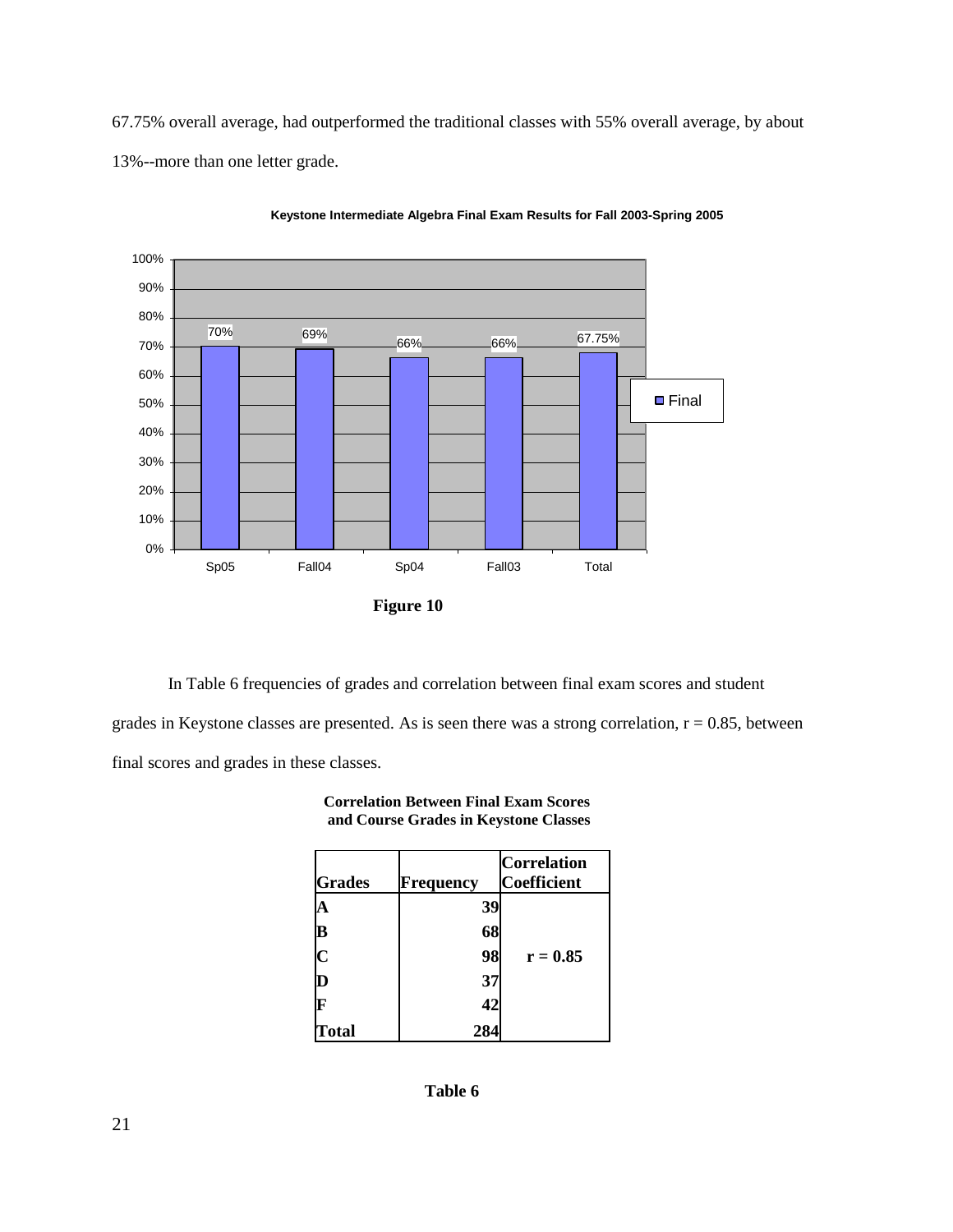Figure 11 shows the dropout and pass rates for Keystone intermediate algebra classes during 2003-2005. As is seen, the overall dropout rate was 28%, while the pass rate was 59%. In spring 2005, the last semester of study, these classes attained the lowest dropout rate, 26%, and the highest pass rate, 63%, in the entire two year period.



**Keystone Intermediate Algebra Dropout and Pass Rates for Fall 2003-Spring 2005**

Figure 12 presents the success rates (C or higher grades) for the students in Keystone classes when they transitioned from intermediate algebra to college credit math courses. As is seen in the chart, the success rate was 71% for Math 118 (general education math), 71% for Math125 (introductory statistics), and 64% for Math 140 (college algebra).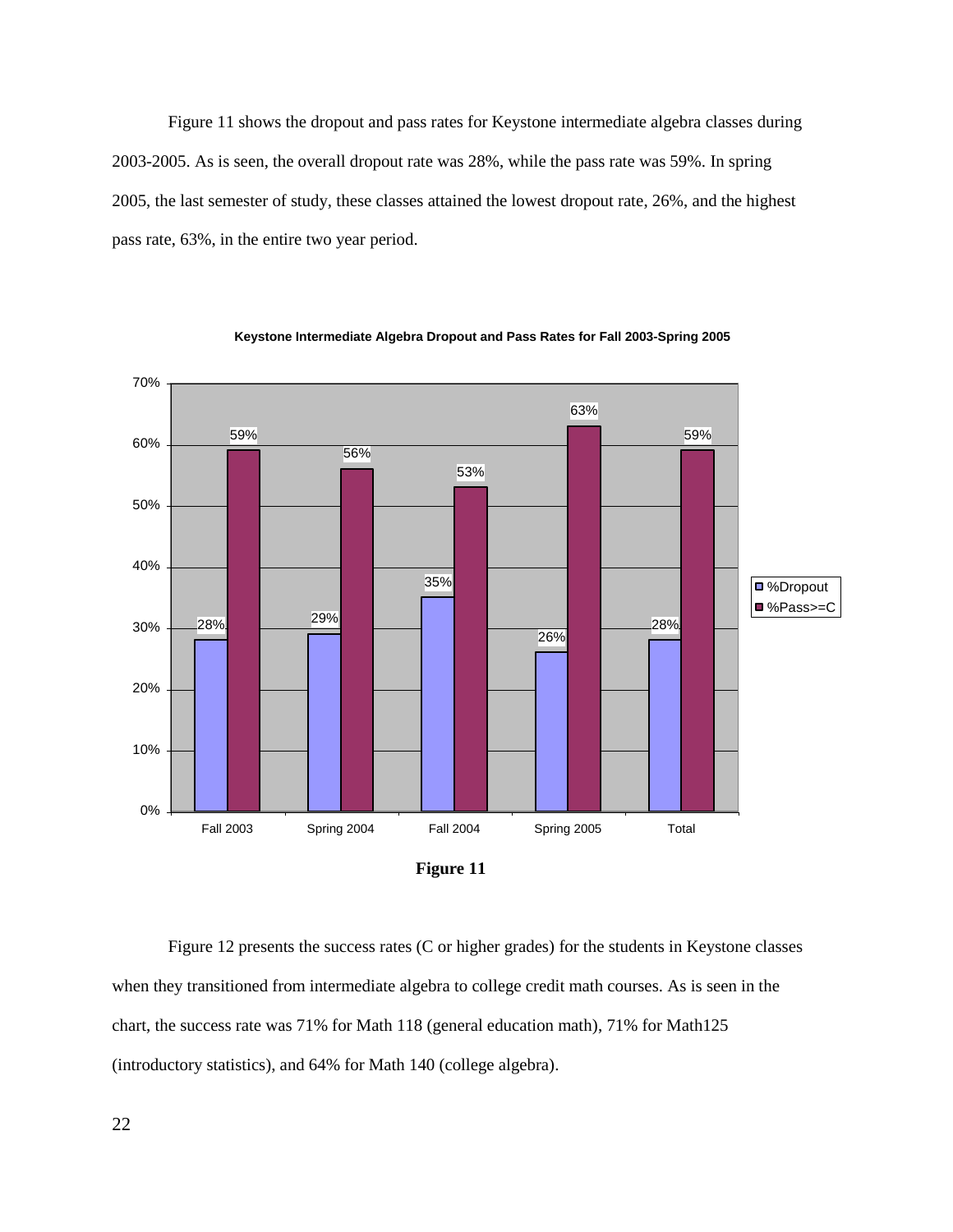





Figure 13 presents the semester-by-semester comparisons of final exam results between traditional and Keystone classes during 2003-2005. As is shown, Keystone classes have outperformed the traditional classes throughout this period with the highest attainment in spring 2005 semester.



#### **Keystone vs.Traditional Final Exam Results for Fall 2003-Spring 2005**

**Figure 13**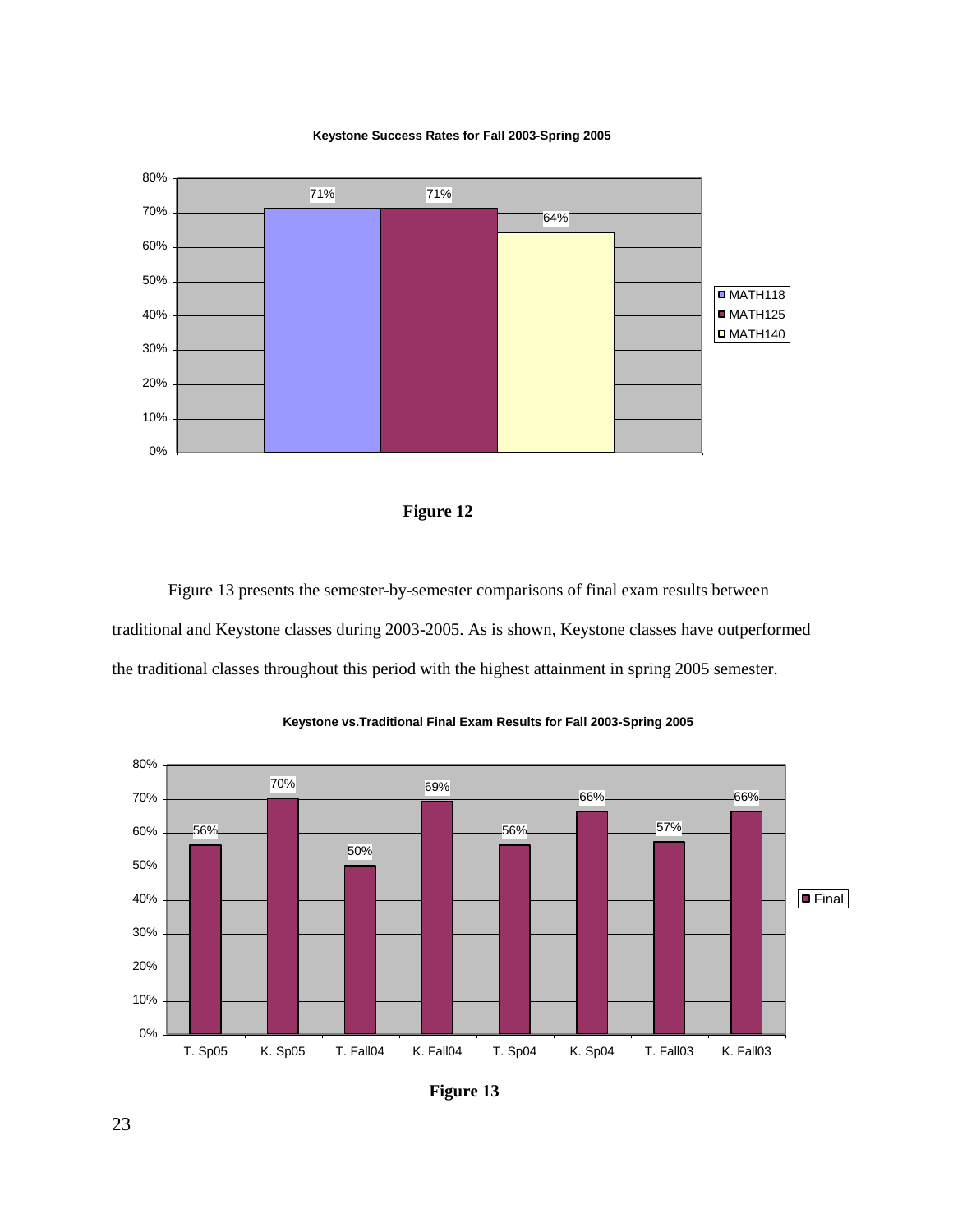Figure 14 presents the comparisons in dropout and pass rates (C or higher course grade) between traditional and Keystone intermediate algebra classes for 2003-2005. Even though the assignment of grades in the traditional classes was the instructor's prerogative and did not necessarily reflect students' common final exam scores, the Keystone classes had outperformed the traditional ones. The dropout rates for both groups of classes are comparable.



**Keystone vs. Traditional Dropout and Pass Rates for Fall 2003-Spring 2005**



Figure 15 presents the comparisons in success rates (C or higher grades) for the students in Keystone and traditional classes when they transitioned from intermediate algebra to college level math courses. As the chart clearly shows, the Keystone classes had outperformed the traditional ones in general education math, introductory statistics, and college algebra, by achieving 9%, 6%, and 19%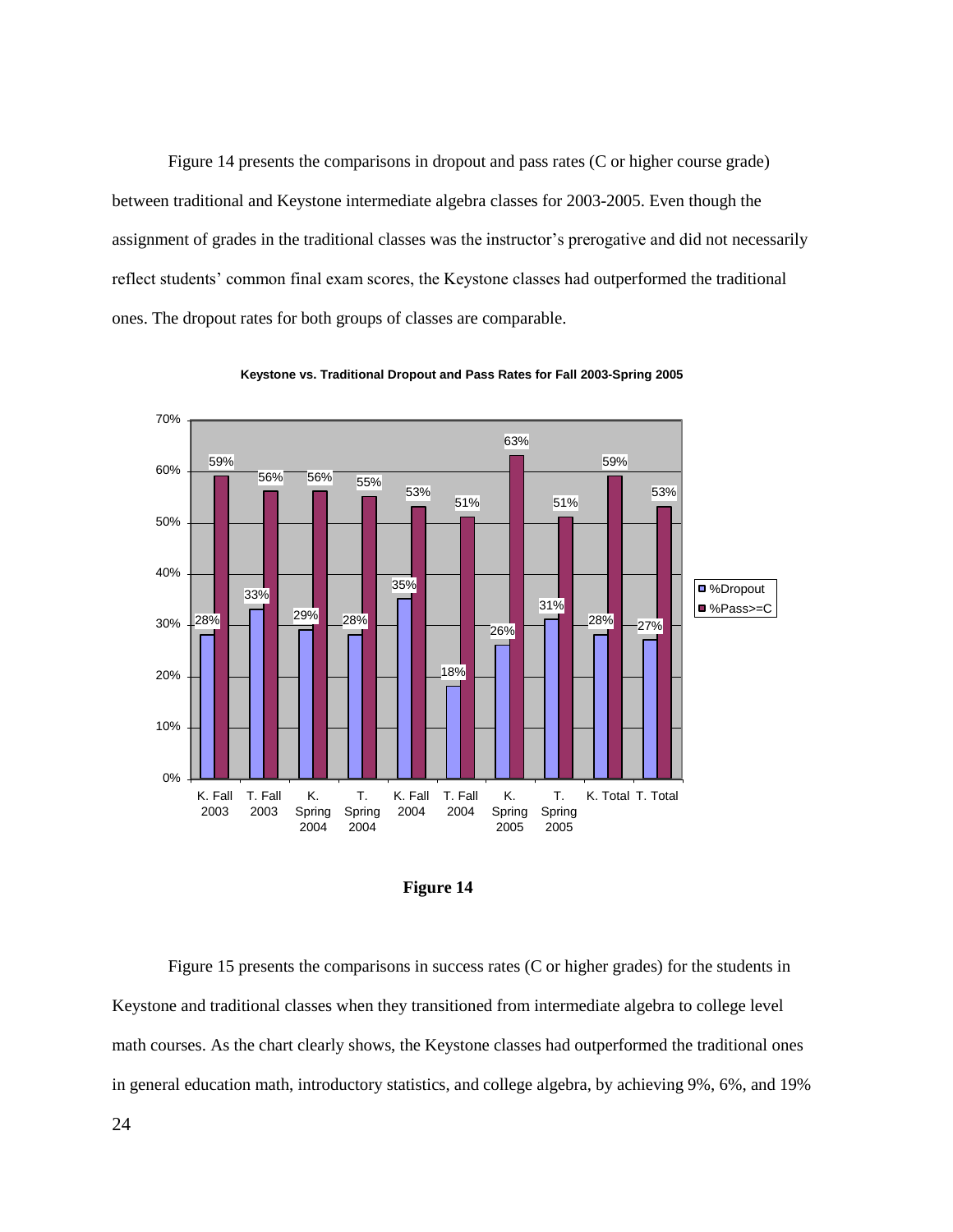higher pass rates, respectively. This amounts to an average of 11.3% higher pass rates for the three courses.



#### **Keystone vs. Traditional Success Rates for Fall 2003-Spring 2005**



## **Discussion**

The present study shows that there is a positive correlation between attitude towards mathematics and success in mathematics. Students with positive attitude were more likely to pass their math classes than the students who had negative attitude. The study also shows that proper placement of students into intermediate algebra classes is necessary for their continual success and retention in these classes. Students who enter intermediate algebra by passing the prerequisite elementary algebra classes seem to have been more successful than those who enter through the Compass placement test. This disparity needs to be addressed to further the success of all students taking intermediate algebra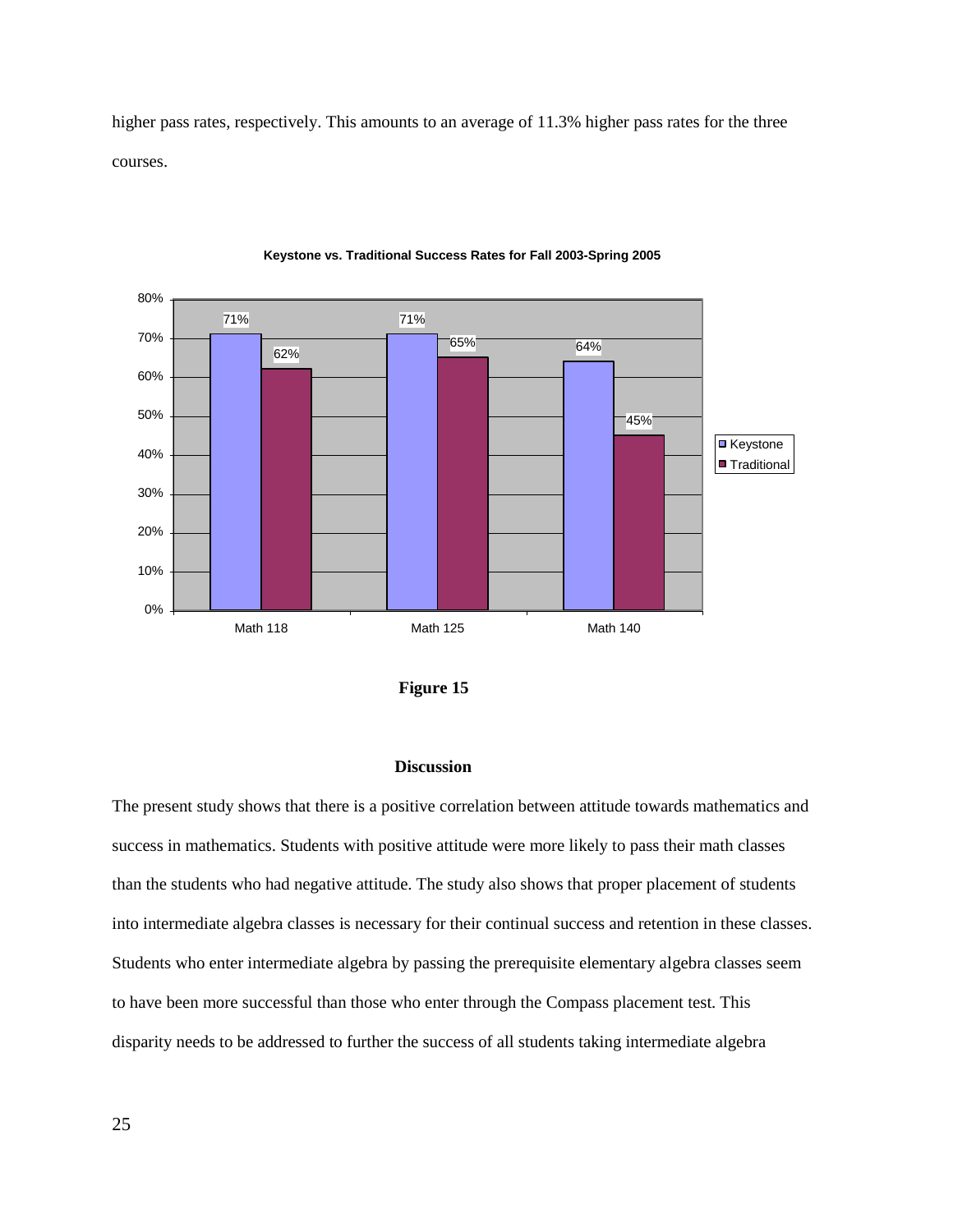classes. The study also suggests that extended time lapse between sequential mathematics courses could hamper student learning and should be discouraged.

Finally, we have seen that departmentally organized final exam scores correlate very highly with the students' course grades in traditional as well as non-traditional Keystone classes. This measure clearly lends credence to the role of common final exam as an important assessment tool in the classroom. By improving performance and enhancing retention, the Keystone method has contributed to creating a successful learning experience in intermediate algebra classes and has also improved the students' success when they transition to higher level math courses.

#### **Implications for Policy and Practice**

In order to improve student attitudes towards mathematics, it is recommended that the colleges offer math awareness workshops that illustrate the importance and usefulness of mathematics in society, along with seminars that present student success stories in mathematics and introduce career opportunities in mathematical sciences.

As we saw from the large set of data presented, about 20% of students placed through the Compass placement into intermediate algebra classes withdrew from their classes. This figure coupled with a 31% failure rate, significantly reduces the success rates in these classes to only 49%. It is recommended that the present system of placement testing be revamped so that it is in line with curriculum course content at the college. This will ensure that students placed into intermediate algebra through the placement test possess the equivalent preparation as those passing the prerequisite elementary algebra classes.

In order to address the negative impact of extended time lapse between sequential mathematics classes, it is recommended that students undergo proper academic advising and mentoring and structure their program of study to complete the mathematics requirements early on at the college, rather than near the graduation.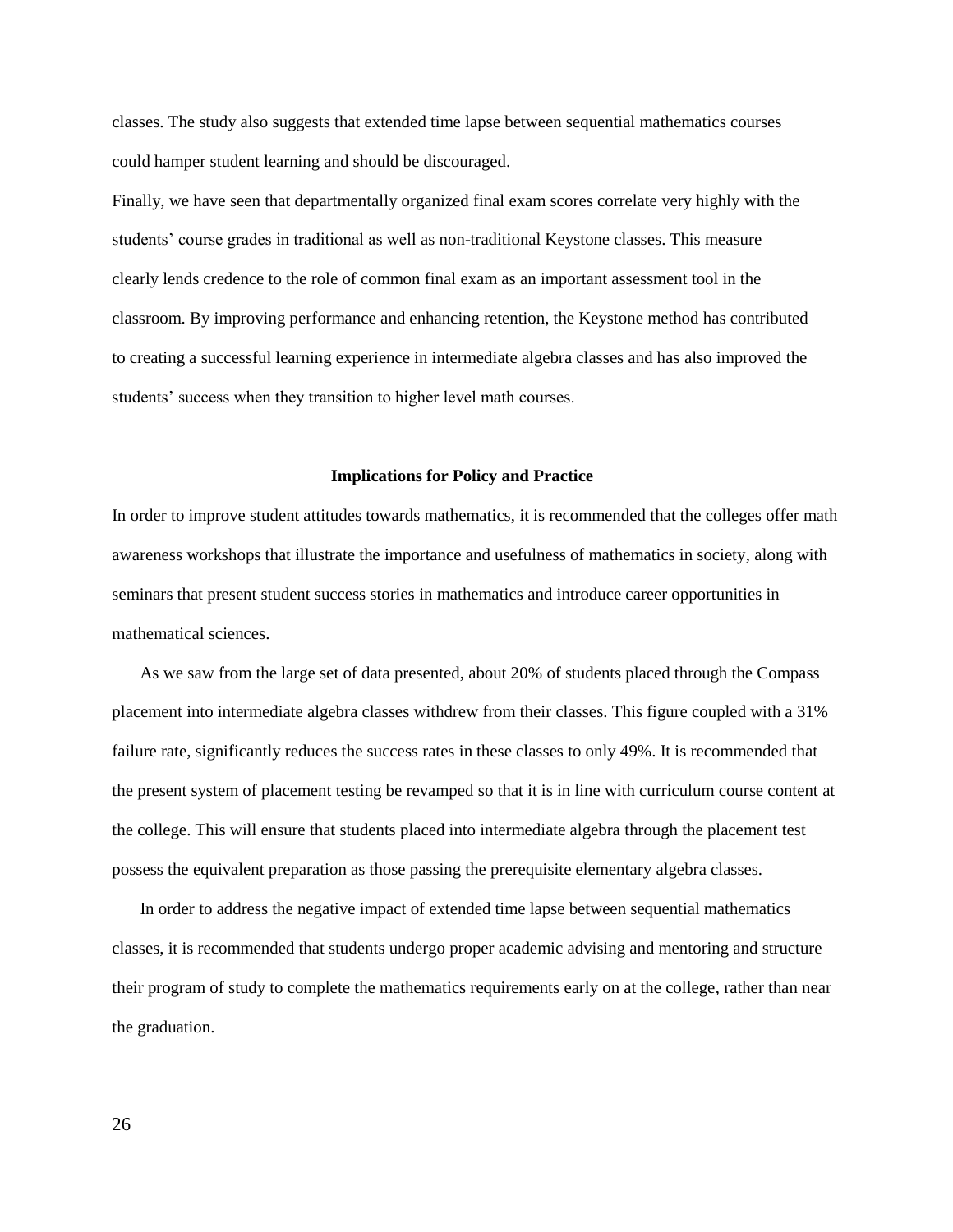The strong correlation (0.76 for traditional and 0.85 for Keystone classes) found between final exam scores and course grades supports the notion that good performance in the final exam is directly related to the general performance in the course. It is recommended that common departmental final exam be considered as a general practice in all remedial classes.

Finally, the Keystone methodology has proved to be an effective system in enhancing student performances and retention in intermediate algebra classes. Its effectiveness should be further explored in other mathematics courses and in other disciplines or departments at the college.

## **Limitation of Study**

This study was conducted by one researcher, a full-time mathematics faculty at the college, testing the effectiveness of a specific teaching method in intermediate algebra classes. As such, there may be some confounding of the results due to the teacher effect.

The study also showed that students entering intermediate algebra through Compass, exhibited lower pass rates compared to all those in traditional sections. The research, however, did not extend its scope to study the performance of these two groups on the common final exams.

Finally, the effect of time lapse between sequential math courses on student performance was restricted to elementary and intermediate algebra classes. Future research can expand this study to include other remedial classes, such as pre-algebra or pre-credit math classes at the college.

## **References**

Abrego, M. B. (1966). Children's attitudes toward Arithmetic. *Arithmetic Teacher*, *13*(3),

206-208.

Bridgeman, B., & Wendler, C. (1989). Prediction of grade in college mathematics courses as component of the placement validity of SAT- mathematics scores (College Board Report).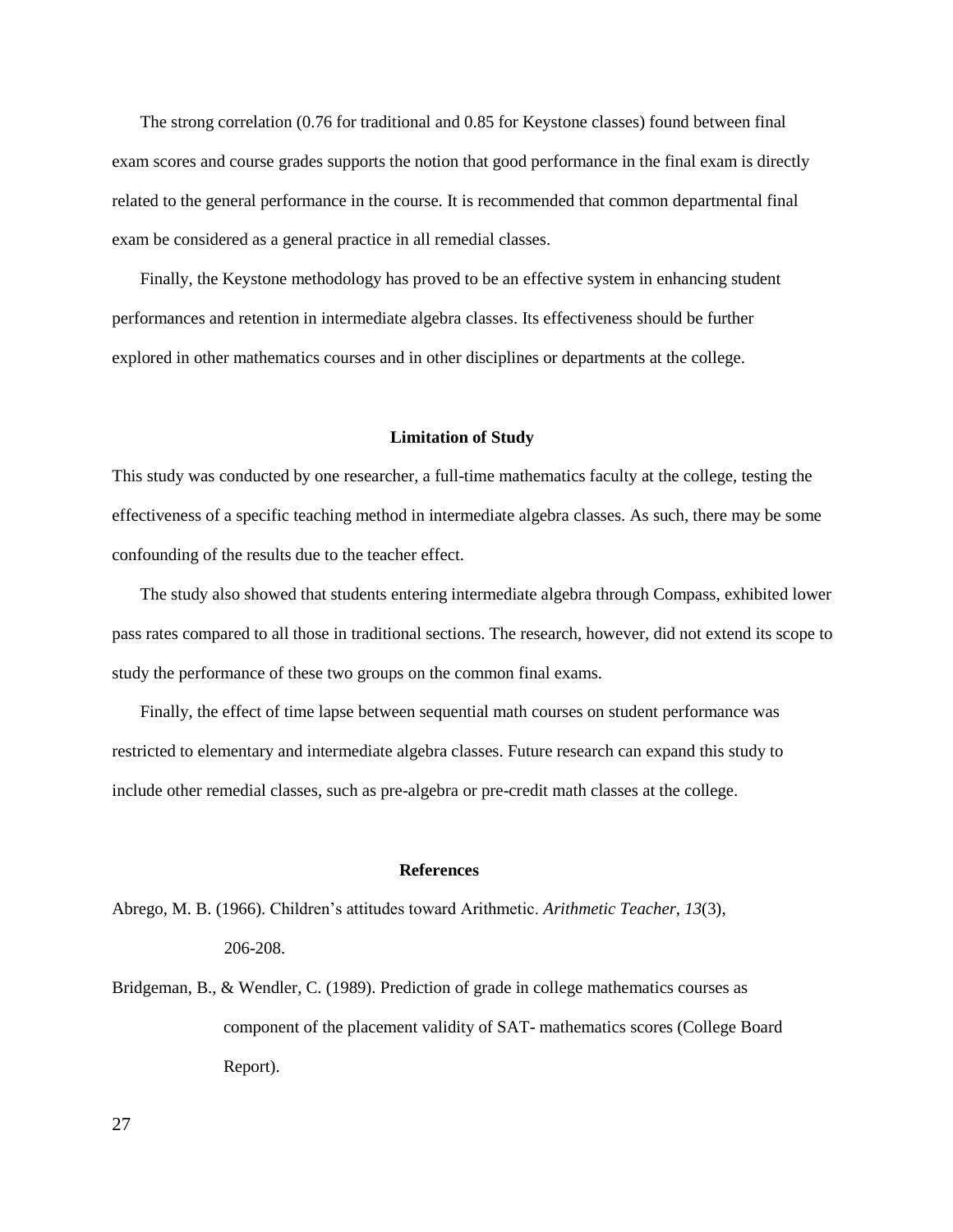Bridgeman, B., & Wendler, C. (1991). Gender differences as predictors of college mathematics performance and in college course grades. *Journal of Educational Psychology*, *83*(2), 275-284.

Business Wire (2000). *American management annual survey*.

- Conley, D. T. (2000). Who is proficient: The relationship between proficiency scores and grades? Paper presented at the meeting of the American Educational Research Association, New Orleans, LA.
- Deighan, W. P. (1971). An examination of the relationship between teacher's attitudes toward arithmetic and the attitudes of their students toward arithmetic (Doctoral dissertation, Case Western Reserve University, 1970). *Dissertation Abstracts International*, *31*, 3333A.
- Dempster, F. N. (1992). Using tests to promote learning: A neglected classroom resource. *Journal of Research and Development in Education*, *25*(4), 213-217.
- Enemark, P., & Wise, L. (1981). Supplementary mathematics probes study. Final Report. American Institute for Research in the Behavioral Science, Palo Alto, CA.
- Freedman, D., Pisani, R., & Purves, R. (1998). *Statistics,* W. W. Norton & Company, Inc.
- Glaser, R., & Silver, E. (1994). Assessment, testing, and instruction: Retrospect and prospect. In L. Darling-Hammond, (Ed.), *Review of Research in Education*, *20*, 393-419.
- Gose, B. (1997). Efforts to curb grades inflation get an F from many critics. *Chronicle of Higher Education, 43*(46), A41-A42.

Guskey, T. (1994). Making the grade: What benefits students? *Educational Leadership, 52*(2), 14-20.

Internal Report of the Mathematics Department (2003). Survey results for summer 2003-fall 2003.

Kingan, M. E., & Alfred, R. L. (1994). Entry assessment in community colleges: Tracking or facilitating? *Community College Review*, *21*(3), 3-16.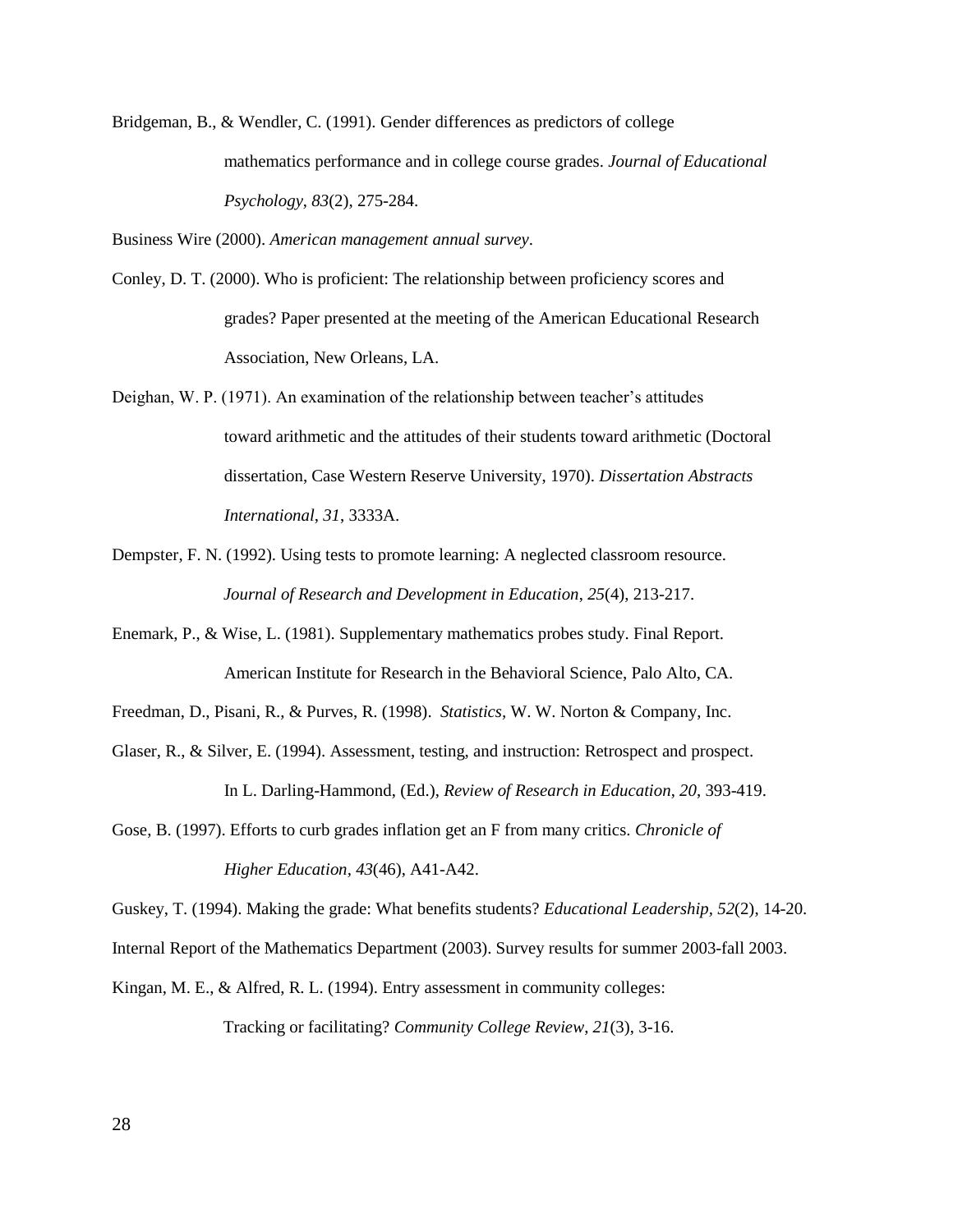- Kloosterman, P. (1991). Beliefs and achievement in seventh-grade mathematics. *Focus on Learning Problems in Mathematics*, *13*(3), 3-15.
- Loveless, T. (2003). Trends in math achievement and the importance of basic skills, *Brookings Reviews*, *21*.

Mathematics Education Dialogues (1999), *3*, 7.

Mawhinney, V. T, Bostow, D. E, Laws, D. R, Blumenfeld, G. J., & Hopkins, B. L.

(1971). A comparison of students studying behavior produced by daily, weekly and three-week testing schedules. *Journal of Applied Behavior Analysis*, *4*, 257-264.

McCoy, K. (2005). Rasch Analysis of Intermediate Algebra Diagnostic Exam for CCC Students. Wilbur Wright College, Chicago, IL.

- Minato, S. (1983). Some mathematical attitudinal data on eighth-grade students in Japan measured by a semantic differential. *Educational Studies in Mathematics*, *14*, 19-38.
- Morante, E. M. (1989). Selecting tests and placing students. *Journal of Developmental Education*, *13*(2), 20-23.
- Neale, D. C. (1969). The role of attitudes in learning mathematics. *Arithmetic Teacher*, *16*, 631-640.
- Oakes, J., Gamoran, A., & Page R. (1992). Curriculum Differentiation: Opportunities, Outcomes, and Meanings. In P. Jackson (Ed.), *Handbook of Research on Curriculum*. New York: Macmillan.

Odell, P., & Schumacher, P. (1995). Placement in first-year college mathematics courses using scores on SAT-math and a test of algebra skills. *PRIMUS*, *5*, 61-72.

- Office of Research and Evaluation (2005). Transition from Pre-credit and Remedial Math Courses to College-Level Math Courses, June 2005.
- Ornstein, A. C. (1994). Grading practices and policies: An overview and some suggestions. *NASSP Bulletin*. *78*(559), 55-64.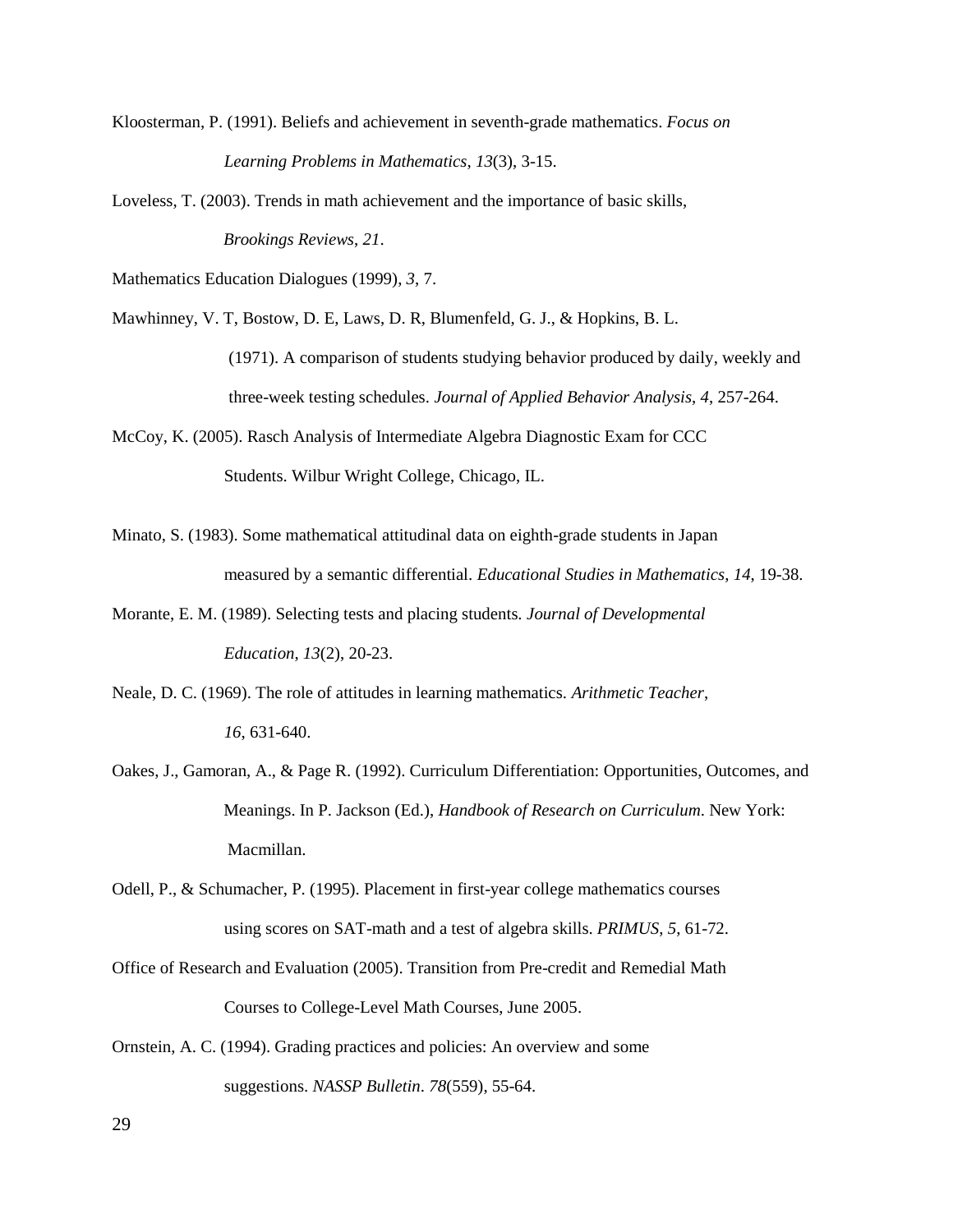- Robinson, M. L. (1975). Attitude and achievement: A complex relation. To be published, Mansfield State College, Mansfield, PA.
- Seeley, M. (1994). The mismatch between assessment and grading. *Educational Leadership, 52*(2), 4-6.
- Siadat, M. V., & Sagher, Y. (1997). Building Study and Work Skills in a College Mathematics Classroom. (*ERIC Document Reproduction Service No.* ED 449834).
- Siadat, M. V., Sagher, Y., & Hagedorn, L. (2000). Building Study Skills in a College Mathematics Classroom. *The Journal of General Education, 49*(2), 132-155.
- Siadat, M. V., Musial, P. M., & Sagher, Y. (summer 2000). Mathematics: Keystone to Student Learning. *Academic Exchange Quarterly, 4*(2), 15-22.
- Siadat, M. V., Sagher, Y., Hagedorn, L., & Musial, P. M. (2001). *Sound Instruction: Ready to Use Classroom Practice*. California, New York, Tennessee: Rapid Intellect Group.
- Siadat, M. V., Musial P. M., & Sagher, Y. (2008). Keystone Method: A learning Paradigm in Mathematics. *PRIMUS (Problems, Resources, and Issues in Mathematics Undergraduate Studies)*, *18*(4).
- Steinkamp, M. W. (1982). Sex-related differences in attitude toward science. A quantitative synthesis of research. Paper presented in the annual meeting of the American Educational Research Association, New York, N.Y.
- Suydam, M. N., & Weaver, J. F. (1975). Research on mathematics learning. In J. N. Payne (Ed.), *Mathematics learning in early childhood*: *Thirty-seventh yearbook,*(pp. 44-47). Reston, VA: National Council of Teachers of Mathematics.
- Ting, S. R., & Robinson, T. L. (1998). First-year academic success: A prediction combining cognitive and psychological variables for Caucasian and African-American students. *Journal of College Student Development, 39*(6), 599-610.